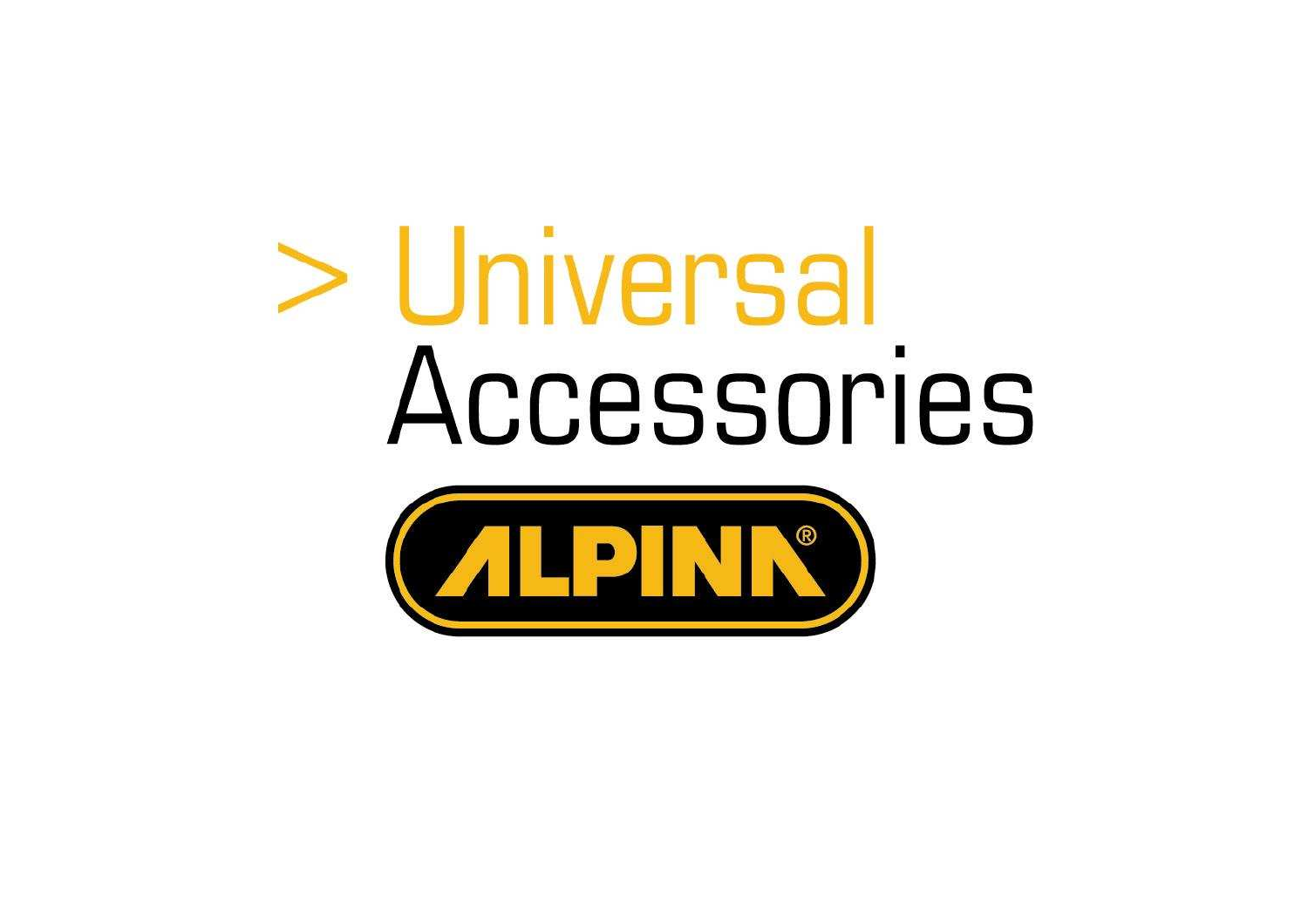

# UNIVERSAL ACCESSORIES ALPINA



- Complete new range of HH-WBH-RO accessories for DIY stores
- Fits for GGP-Alpina machines and competitors'
- Fitting labels on packs and 25 languages description
- New fresh and stilish packaging aligned with machines'
- Pos material to support shelf-sales
- Different planograms-settings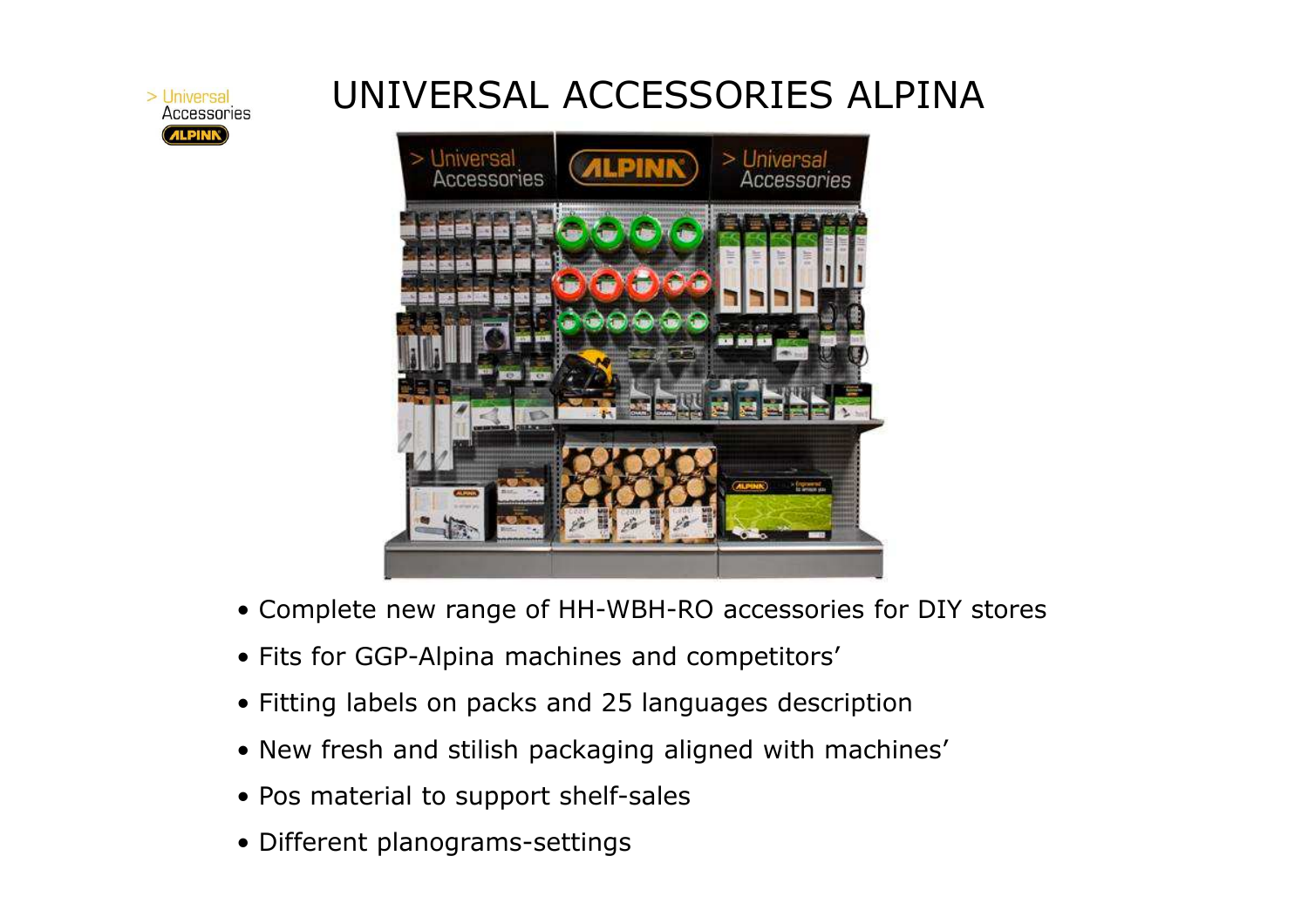#### > Universal<br>Accessories **ALPINK**

# UNIVERSAL ACCESSORIES ALPINA



Officially presented at Gafa Fair – Sept. 2011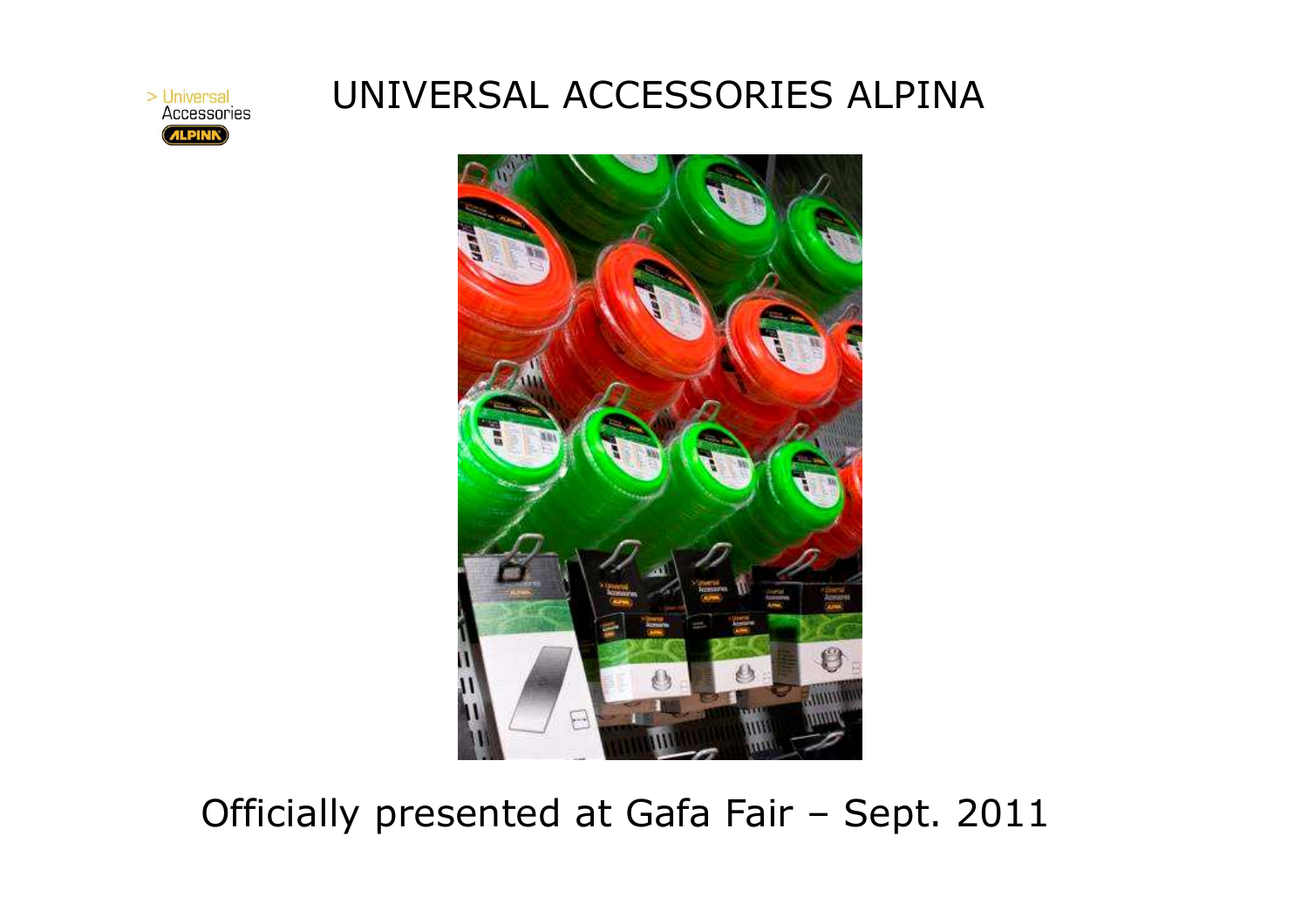

Alpina Universal Accessories range is composed by these type of accessories:



Oils, safety helmet and safety glasses to complete the range

(\*) for walkbehind only(\*\*) for tractor only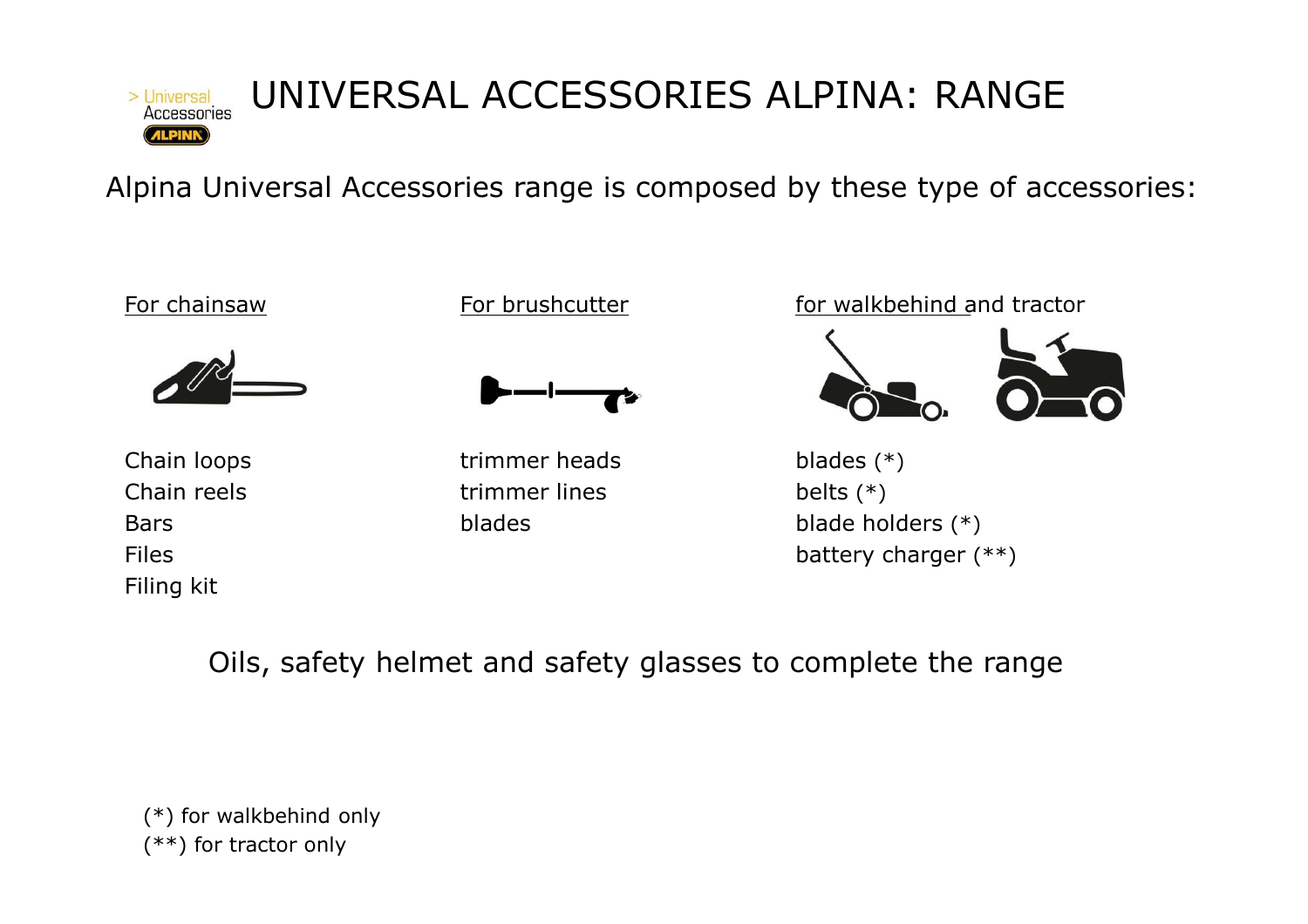

# CHAIN LOOPS & CHAIN REELS



- Complete range of chain loops<br>for professional and hobby for professional and hobby users
- • New layout aligned with finished good's packaging
- •EAN codes available
- • 28 languages description on the pack

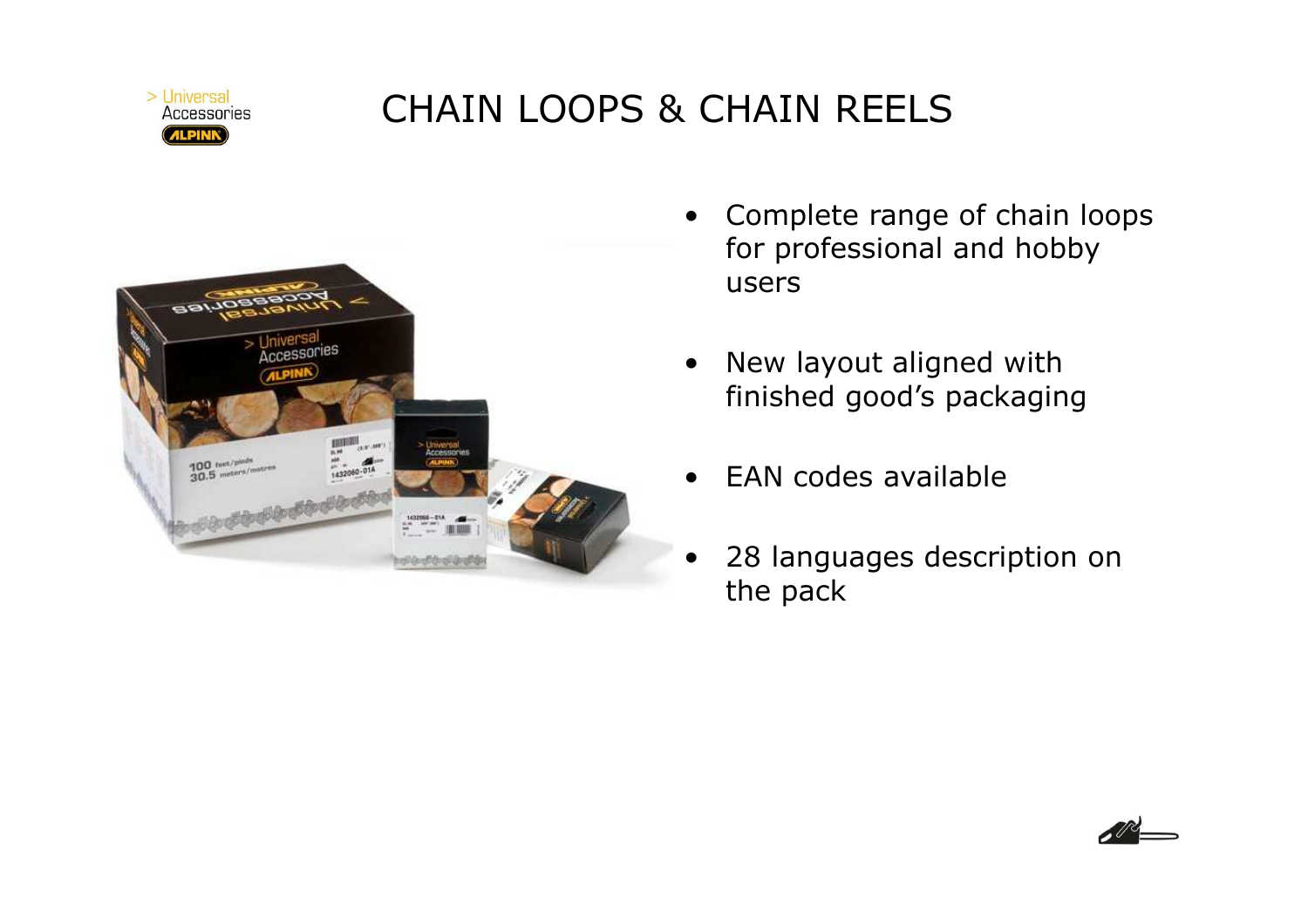# CHAIN LOOPS: RANGE



|                    | <b>PITCH</b>       | <b>GAUGE</b>       | <b>NR OF LINKS</b> |                                                                          |
|--------------------|--------------------|--------------------|--------------------|--------------------------------------------------------------------------|
| <b>ALPINA CODE</b> |                    | ÷<br>$\rightarrow$ | ಅ                  | <b>FITS FOR ALPINA NEW MODELS</b>                                        |
| 1430660-01A        | 1/4"               | .050"              | 60                 | ALPINA CJ 300 C                                                          |
| 1430256-01A        | 325"               | .050"              | 56                 |                                                                          |
| 1430264-01A        | 325"               | .050"              | 64                 |                                                                          |
| 1430266-01A        | 325"               | .050"              | 66                 | ALPINA C 41 T/C 41                                                       |
| 1430272-01A        | 325"               | .050"              | $\overline{72}$    |                                                                          |
| 1430356-01A        | 325"               | .058"              | 56                 |                                                                          |
| 1430364-01A        | 325"               | .058"              | 64                 |                                                                          |
| 1430365-01A        | 325"               | .058"              | 65                 |                                                                          |
| 1430366-01A        | 325"               | .058"              | 66                 | ALPINA C 46                                                              |
| 1430372-01A        | 325"               | .058"              | 72                 | ALPINA C 50/C46/A 4500                                                   |
| 1430378-01A        | 325"               | .058"              | 78                 | ALPINA C 50                                                              |
| 1430568-01A        | 3/8"               | .058"              | 68                 |                                                                          |
| 1430572-01A        | $3/8$ <sup>"</sup> | .058"              | $\overline{72}$    |                                                                          |
| 1430468-01A        | 3/8"               | .058"              | 68                 |                                                                          |
| 1430472-01A        | 3/8"               | .058"              | $\overline{72}$    |                                                                          |
| 1430765-01A        | 3/8"               | .063"              | 65                 |                                                                          |
| 1430769-01A        | 3/8"               | .063"              | 69                 |                                                                          |
| 1430844-01A        | 3/8"               | .43"               | 44                 |                                                                          |
| 1430140-01A        | 3/8"               | .050"              | 40                 | ALPINA CJ 300                                                            |
| 1430144-01A        | 3/8"               | .050"              | 44                 |                                                                          |
| 1430145-01A        | 3/8"               | .050"              | 45                 |                                                                          |
| 1430149-01A        | 3/8"               | .050"              | 49                 |                                                                          |
| 1430150-01A        | 3/8"               | .050"              | 50                 |                                                                          |
| 1430152-01A        | 3/8"               | .050"              | 52                 | ALPINA C 1.8 ET/C 1.8 E/EA 1800                                          |
| 1430153-01A        | 3/8"               | .050"              | 53                 | ALPINA C 38 T/C 38/A 3700                                                |
| 1430154-01A        | 3/8"               | .050"              | 54                 |                                                                          |
| 1430155-01A        | 3/8"               | .050"              | 55                 |                                                                          |
| 1430156-01A        | 3/8"               | .050"              | 56                 |                                                                          |
| 1430157-01A        | 3/8"               | .050"              | 57                 | ALPINA C 38/C 2.2 ET/C 2.2 E/C 2.0 ET/C 2.0 E/EA<br>2000 Q/A 3700/A 4000 |
| 1430160-01A        | 3/8"               | .050"              | 60                 |                                                                          |

 $\mathbb{Z}^2$ 

Complete fitting information in the leaflet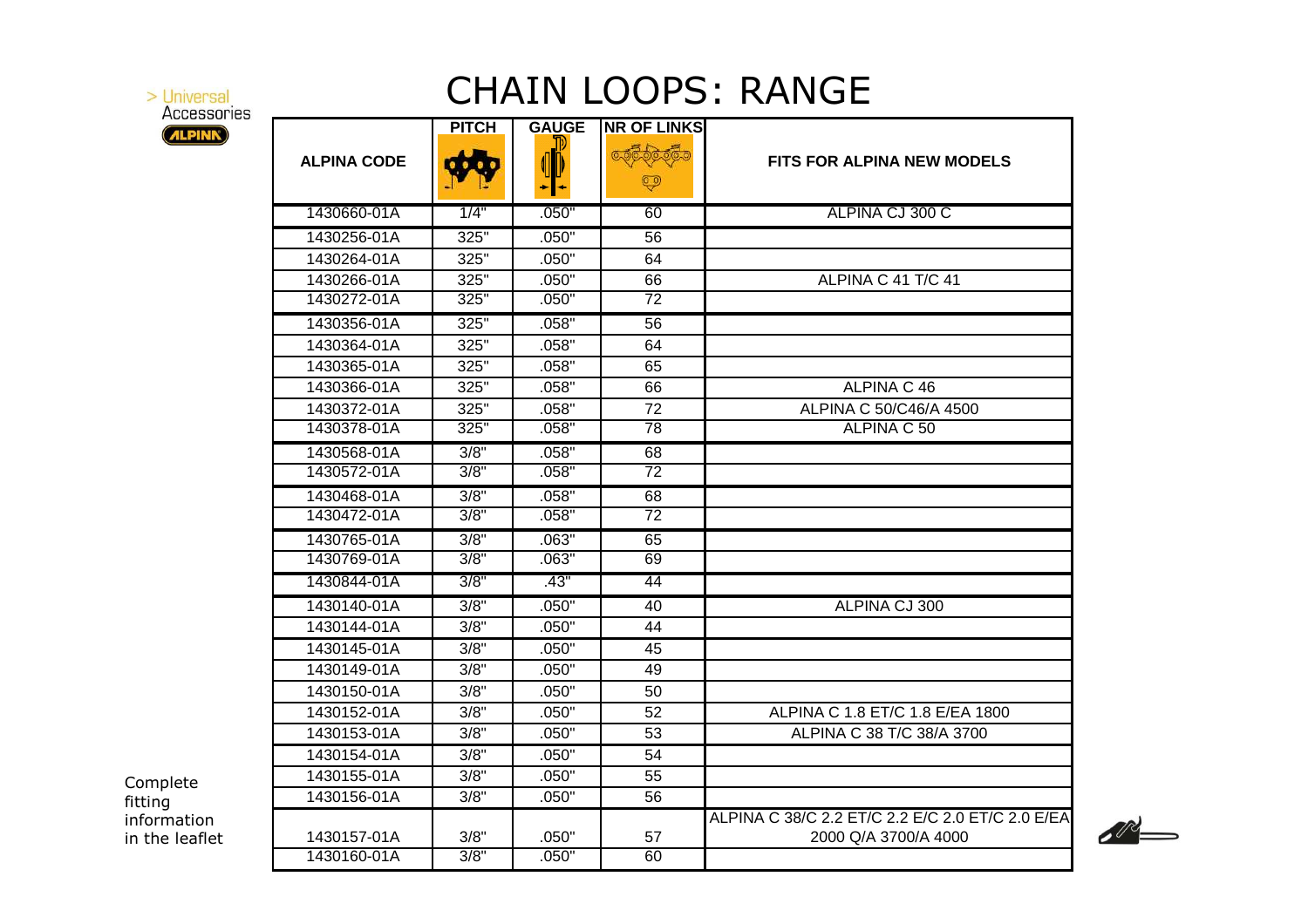

# CHAIN REELS: RANGE

| <b>ALPINA CODE</b> | <b>PITCH</b> | <b>GAUGE</b> |
|--------------------|--------------|--------------|
|                    |              |              |
| 1451600-01A        | 325"         | .050"        |
| 1450301-01A        | 325"         | .058"        |
| 1451302-01A        | 325"         | .058"        |
| 1450603-01A        | 1/4"         | .050"        |
| 1450904-01A        | 3/8"         | .050"        |
| 1451005-01A        | 3/8"         | .050"        |
| 1450506-01A        | 3/8"         | .058"        |
| 1450407-01A        | 3/8"         | .058"        |
| 1450708-01A        | 3/8"         | .063"        |
| 1451509-01A        | 3/8"         | .063"        |
| 1450110-01A        | 3/8"         | .050"        |
| 1451111-01A        | 3/8"         | .050"        |
| 1450212-01A        | 325"         | .050"        |
| 1450813-01A        | 3/8"         | .043"        |
| 1451214-01A        | 325"         | .063"        |
| 1451415-01A        | 325"         | .050"        |

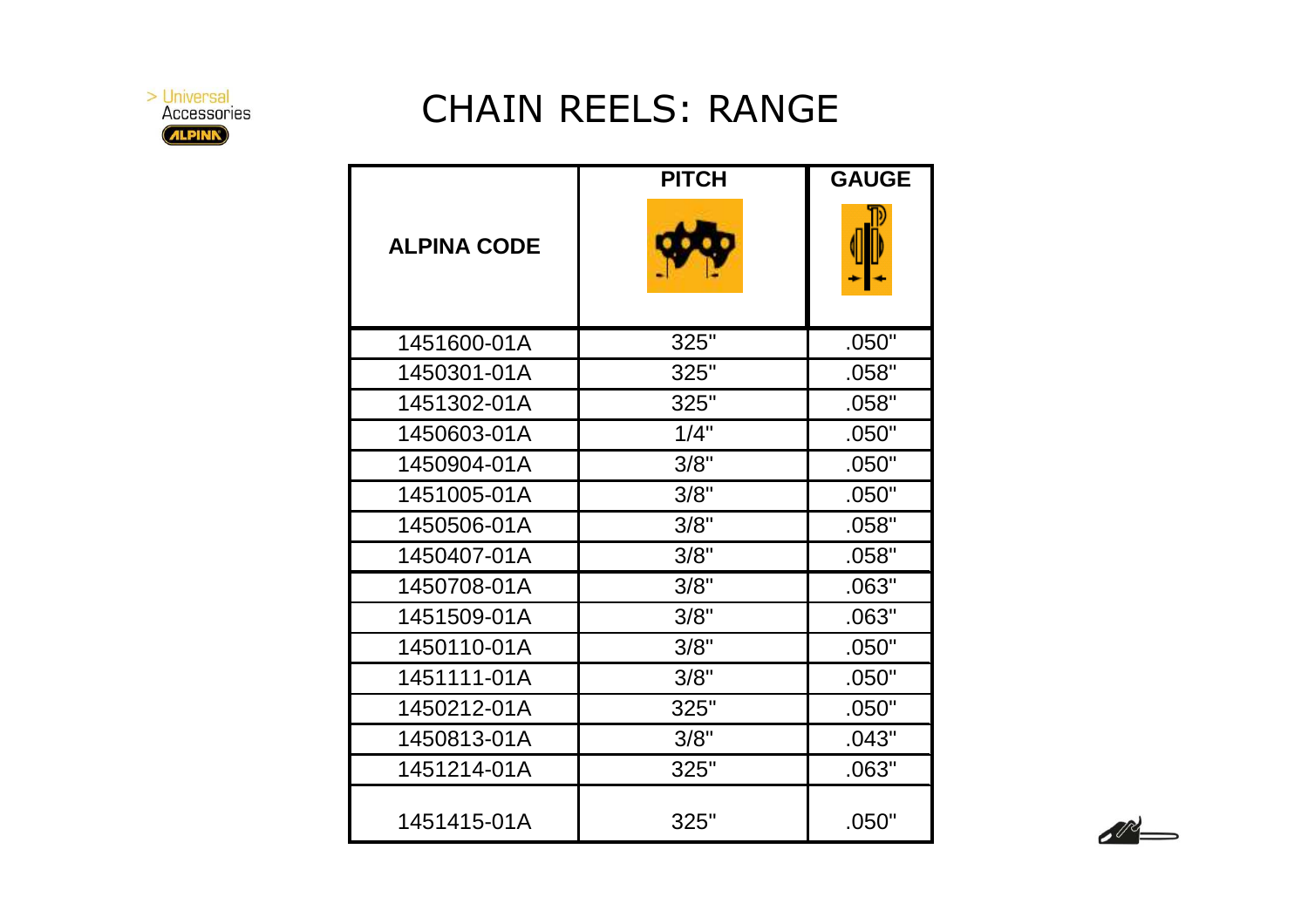



# BARS

- $\bullet$  Best seller bars fits for new Alpina chainsaws and other Alpina best sellers
- • New layout aligned with finished good's packaging
- EAN codes available
- $\bullet$  28 languages description on the pack

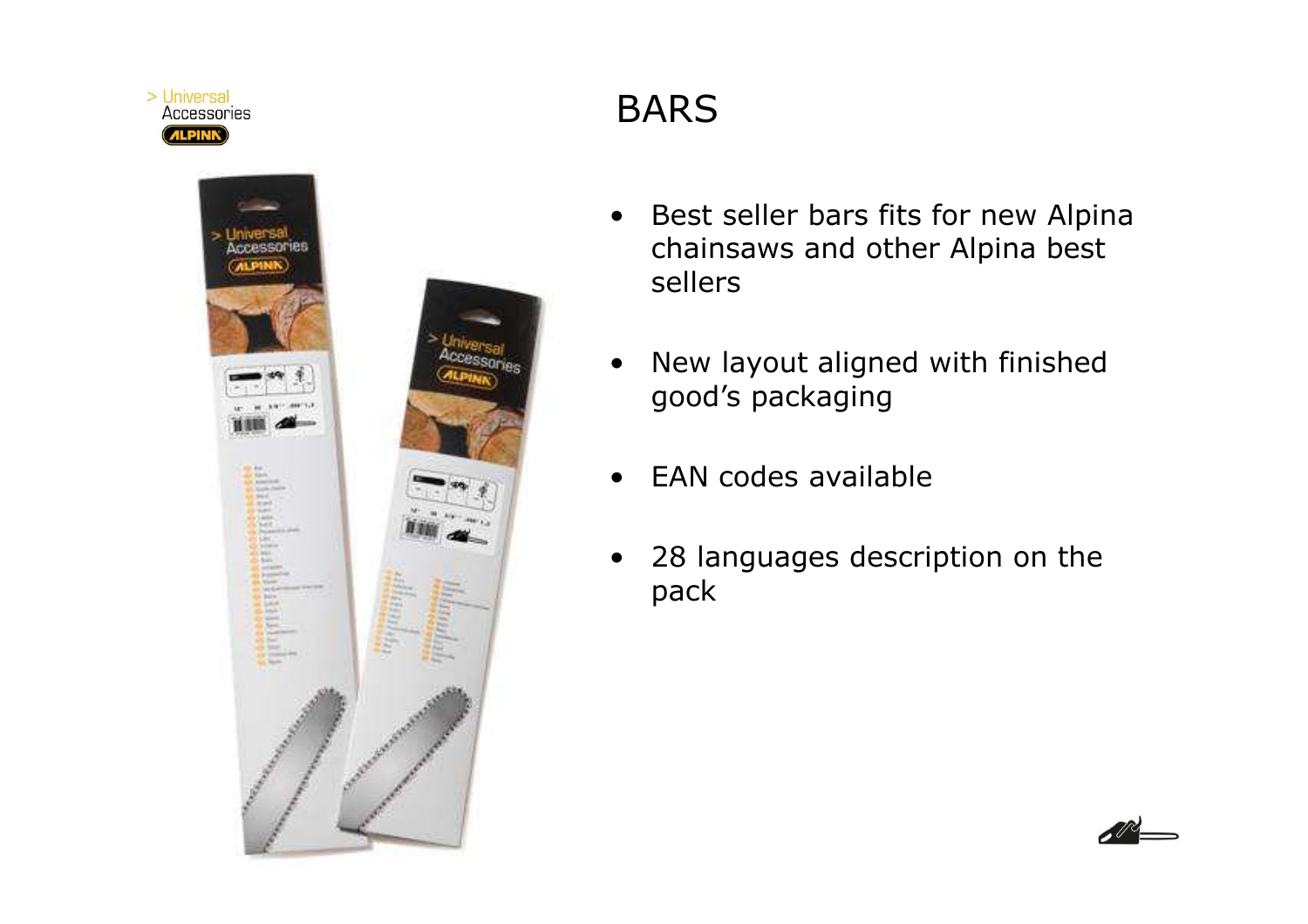

#### BARS: RANGE

|                    | <b>BAR LENGHT GAUGE</b> |       |                                        |
|--------------------|-------------------------|-------|----------------------------------------|
| <b>ALPINA CODE</b> |                         |       | <b>FITS FOR ALPINA NEW MODELS</b>      |
|                    |                         |       |                                        |
|                    |                         |       | EA 1800/C 1.8 E/C 1.8 ET/A 3700/C 38/C |
| 1421404-01A        | 14"                     | .050" | 38 T                                   |
|                    |                         |       | EA 2000 Q/C 2.0 E/C 2.0 ET/C 2.2 E/C   |
| 1421601-01A        | 16"                     | .050" | 2.2 ET/A 3700/A 4000/C 38              |
| 1421605-01A        | 16"                     | .050" | C 41/C 41 T                            |
| 1421400-01A        | 14"                     | .050" |                                        |
| 1421602-01A        | 16"                     | .050" |                                        |
| 1421203-01A        | 12"                     | .050" |                                        |

Complete fitting information in the leaflet

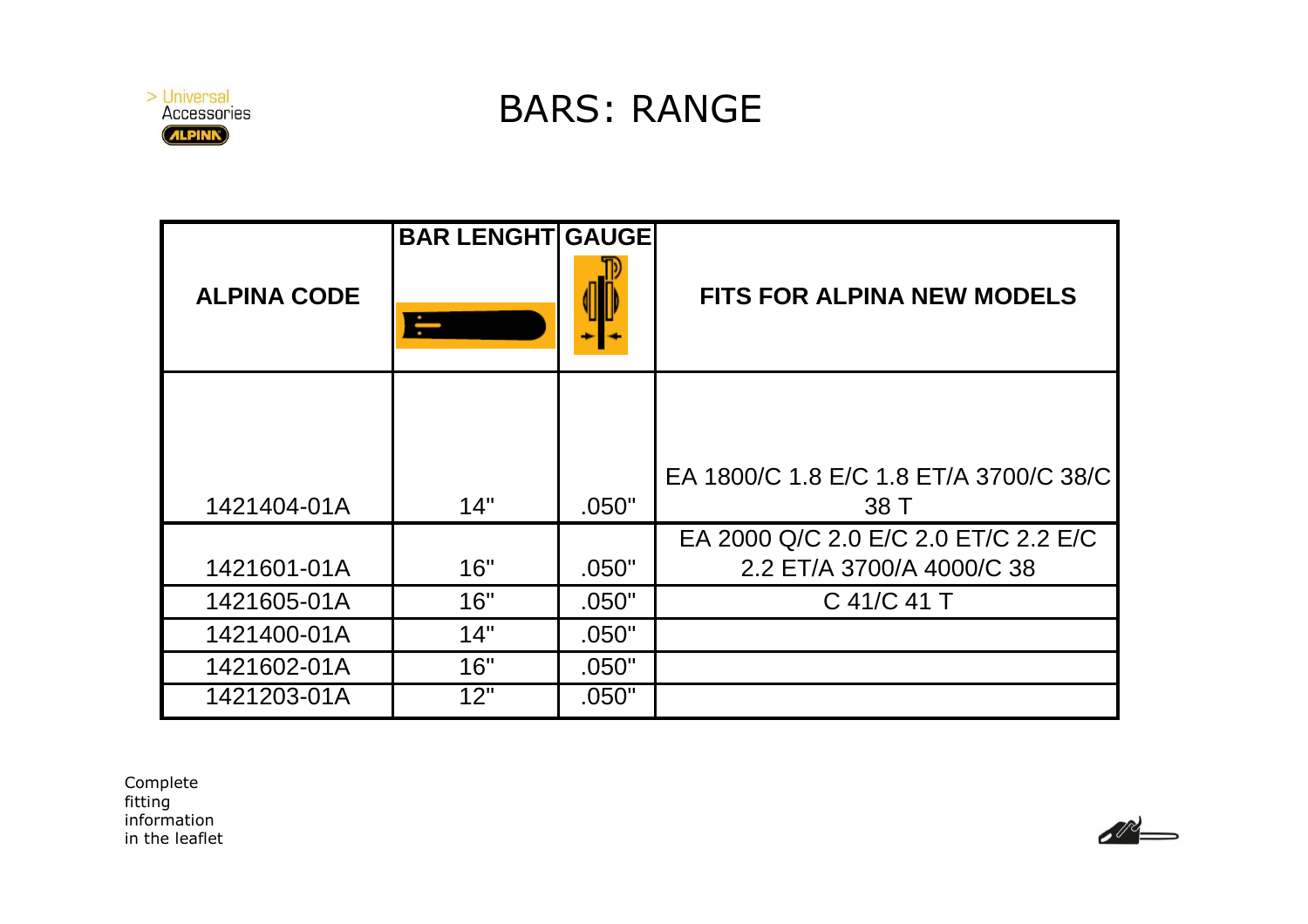



#### FILES

- $\bullet$  Available in 3 different diameters for different saw chains
- $\bullet$  Smooth filing action and long stay sharp
- $\bullet$  New layout aligned with finished good's packaging
- EAN codes available

| <b>ALPINA CODE</b> | <b>FILE DIAMETER</b> |
|--------------------|----------------------|
| 1460100-01A        | $5/32$ " (4,0 MM)    |
| 1460101-01A        | $3/16$ " (4,8 MM)    |
| 1460102-01A        | $7/32$ " (5,5 MM)    |

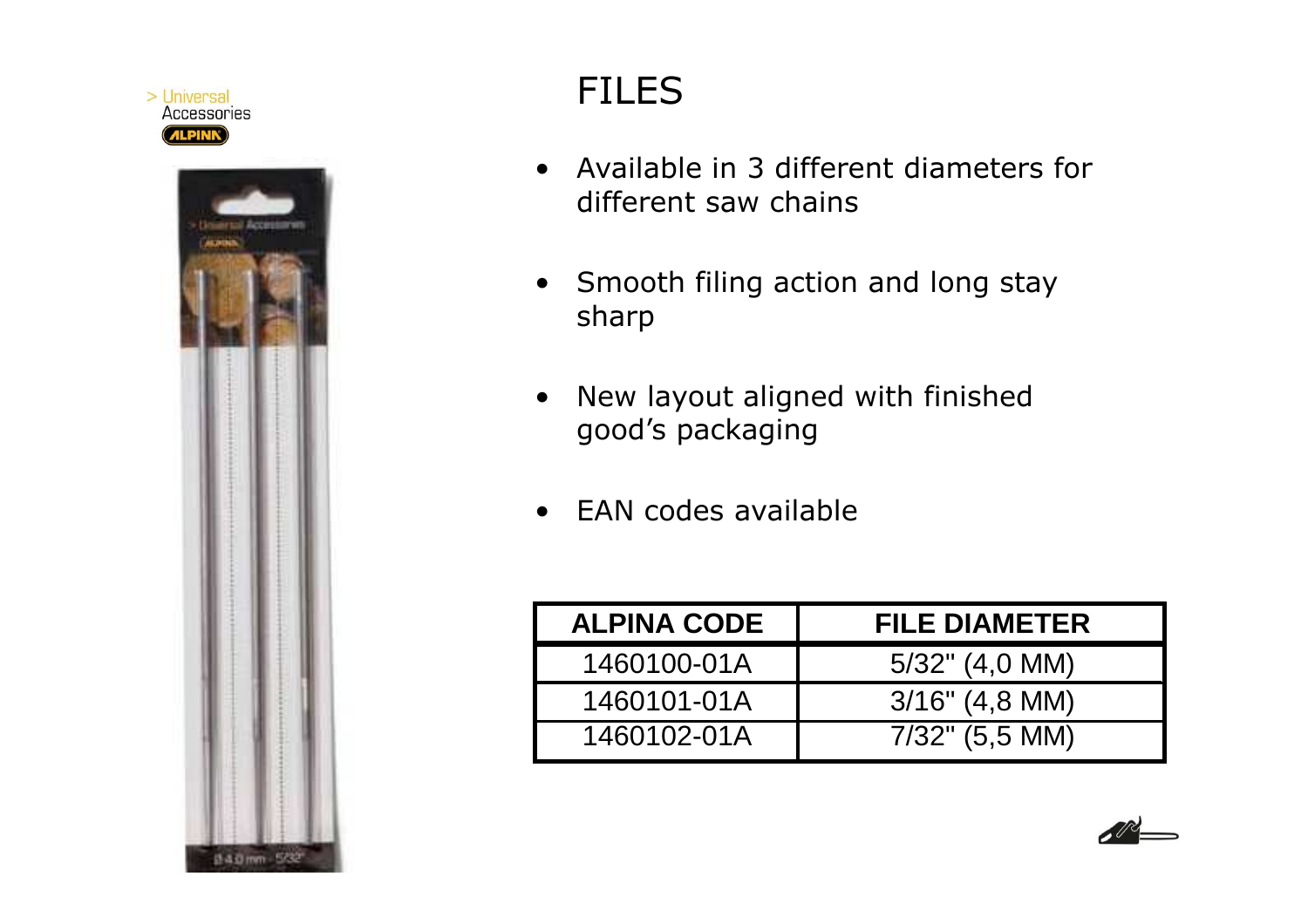



# FILING KIT

- • Basic kit for hand maintenance of chain and bar
- $\bullet$  Available in 3 different diameters for different saw chains

Includes:

- One round (for chain) and one flat file<br>(for har) •(for bar)
- One handle for round and flat file  $\bullet$
- •One file guide (for round file)
- • New layout aligned with finished good's packaging
- •EAN codes available

| <b>ALPINA CODE</b> | <b>FILE DIAMETER</b> |
|--------------------|----------------------|
| 1470100-01A        | $5/32$ " (4,0 MM)    |
| 1470101-01A        | $3/16$ " (4,8 MM)    |
| 1470102-01A        | $7/32$ " (5,5 MM)    |

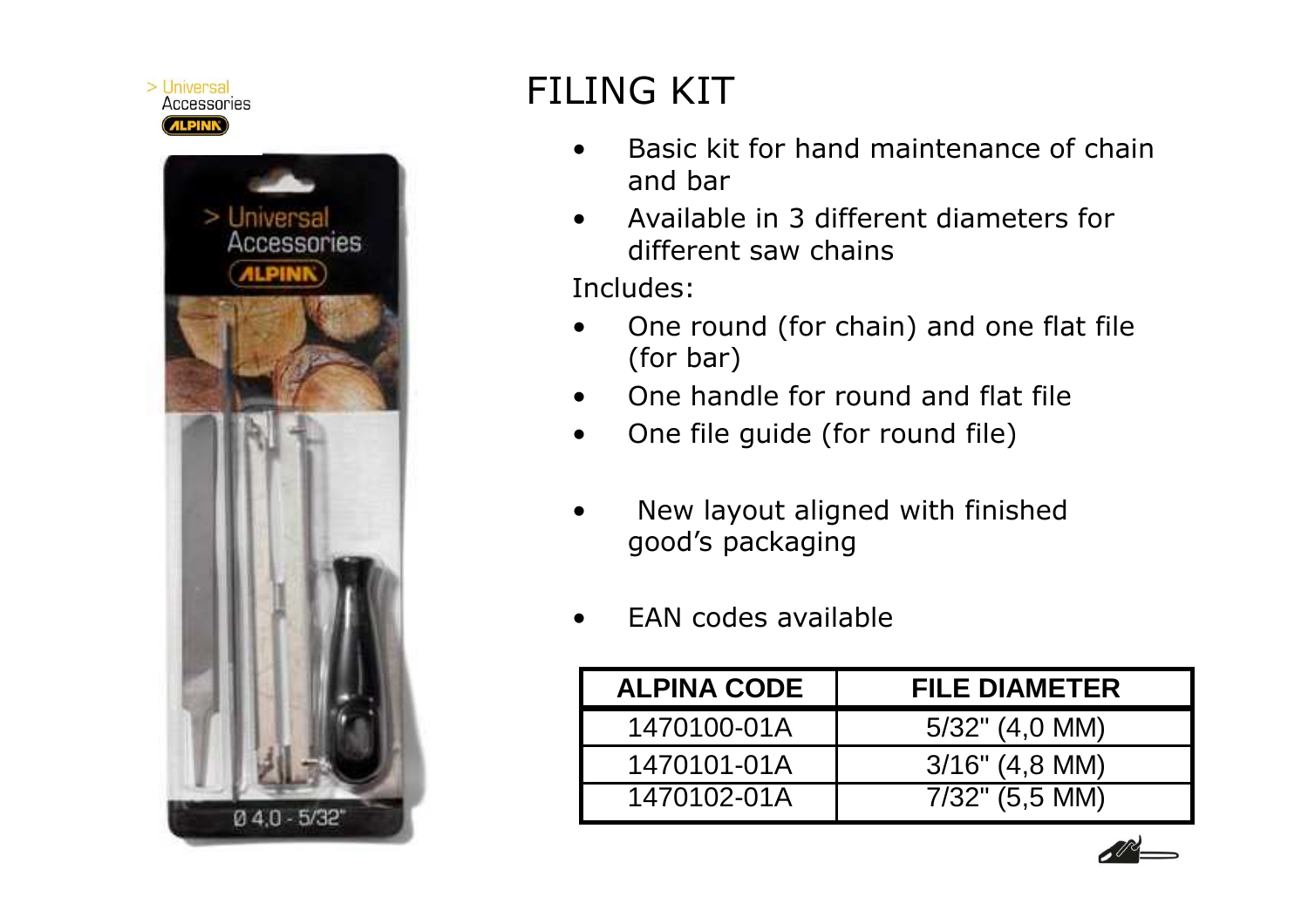

# TRIMMER LINES



- •NEW COLORS!
- • Fluo color to diversificate this new range and be visible on DIY shelves
- •Round section: fluo green
- • Square section: fluo orange
- •Ean codes available

$$
\overline{\phantom{a}}
$$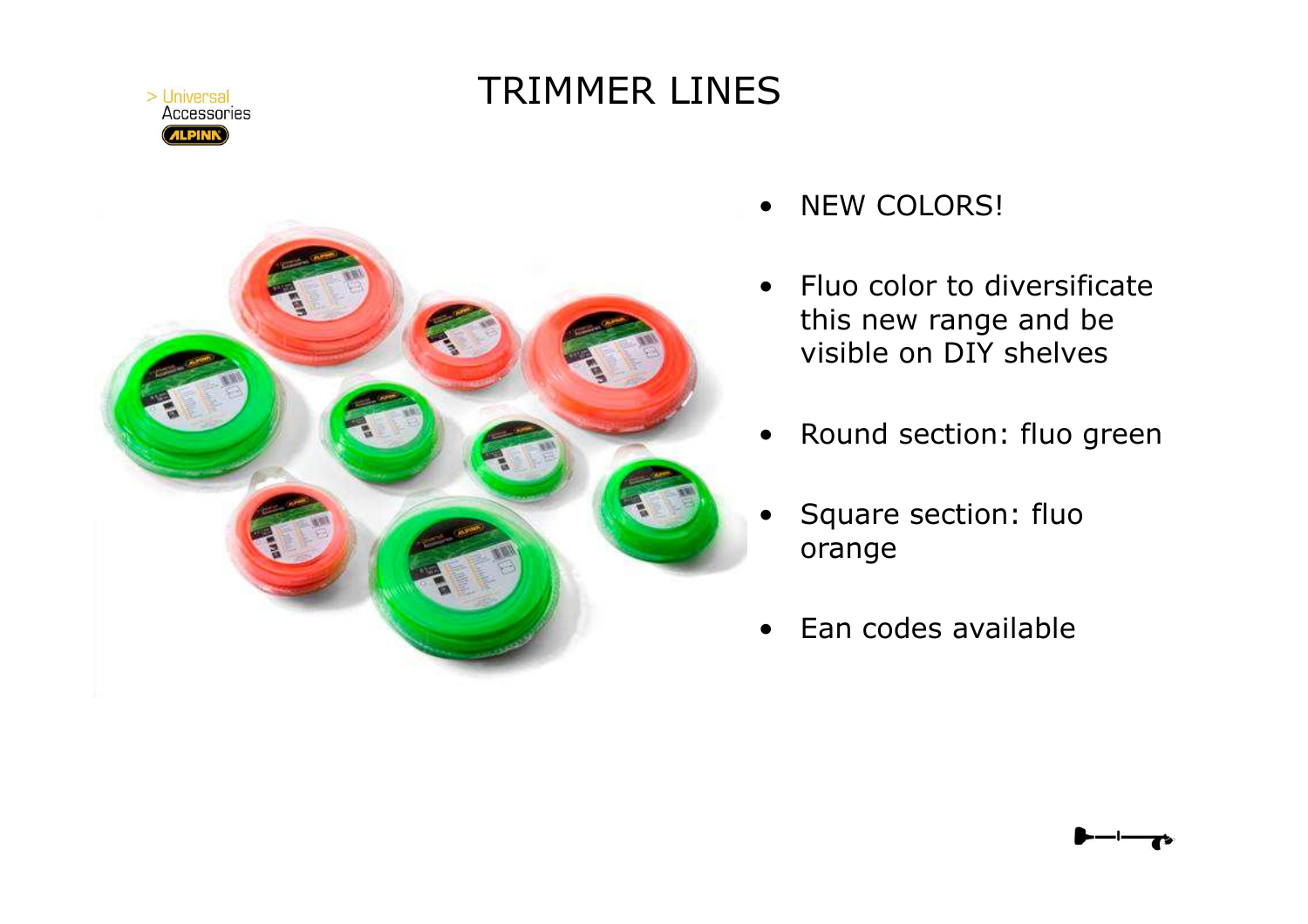

#### TRIMMER LINES: RANGE

| <b>ALPINA CODE</b> | <b>SECTION</b>    | LENGHT (mt) | <b>DIAMETER (mm)</b> |
|--------------------|-------------------|-------------|----------------------|
| 2510000-01A        | <b>ROUND</b>      | 35          | 1,6                  |
| 2510001-01A        | <b>ROUND</b>      | 23          | 2,0                  |
| 2510002-01A        | <b>ROUND</b>      | 17          | 2,4                  |
| 2510003-01A        | <b>ROUND</b>      | 15          | 1,4                  |
| 2510004-01A        | <b>ROUND</b>      | 15          | 1,5                  |
| 2510005-01A        | <b>ROUND</b>      | 87          | 2,4                  |
| 2510007-01A        | <b>ROUND</b>      | 15          | 3,0                  |
| 2510008-01A        | <b>ROUND</b>      | 56          | 3,0                  |
| 2510010-01A        | <b>ROUND</b>      | 12          | 3,3                  |
| 2510011-01A        | <b>ROUND</b>      | 48          | 3,3                  |
| 2510113-01A        | <b>SQUARE</b>     | 20          | 2,7                  |
| 2510114-01A        | <b>SQUARE</b>     | 67          | 2,7                  |
| 2510116-01A        | <b>SQUARE</b>     | 15          | 3,0                  |
| 2510117-01A        | <b>SQUARE</b>     | 54          | 3,0                  |
| 2510119-01A        | <b>SQUARE</b>     | 12          | 3,3                  |
| 2510120-01A        | <b>SQUARE</b>     | 45          | 3,3                  |
| 2510222-01A        | <b>HELICOIDAL</b> | 15          | 2,0                  |
| 2510223-01A        | <b>HELICOIDAL</b> | 15          | 2,4                  |
| 2510224-01A        | <b>HELICOIDAL</b> | 119         | 2,4                  |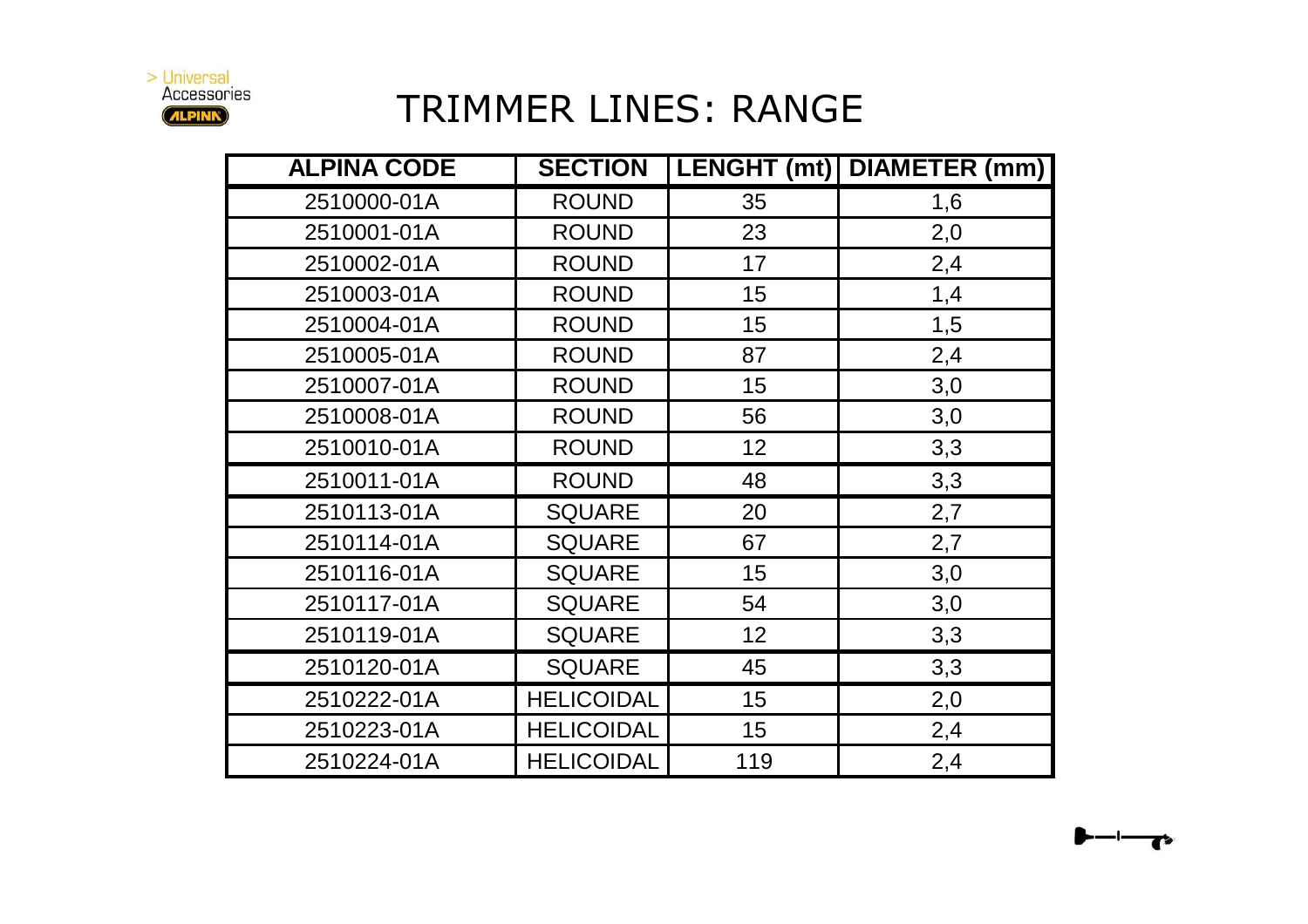

# TRIMMER HEADS



- • Complete range of trimmer heads for Alpina trimmers and **brushcutters**
- Ean codes available •
- • Instruction manual inside the pack
- • The universal trimmer head is provided with adaptors to fit it on the best seller brands of brushcutters

| <b>ALPINA CODE</b> | <b>TYPE OF TRIMMER HEAD</b> | FITS FOR ALPINA NEW MODELS |
|--------------------|-----------------------------|----------------------------|
| 2530001-01A        | <b>SPOOL WITH LINE</b>      | T 600 E                    |
| 2530002-01A        | <b>SPOOL WITH LINE</b>      | T2022 A                    |
| 2530003-01A        | TAP&GO                      | <b>ITR 26 J</b>            |
| 2530004-01A        | TAP&GO                      | 34/TB 34 D                 |
| 2530005-01A        | TAP&GO                      | <b>IUNIVERSAL</b>          |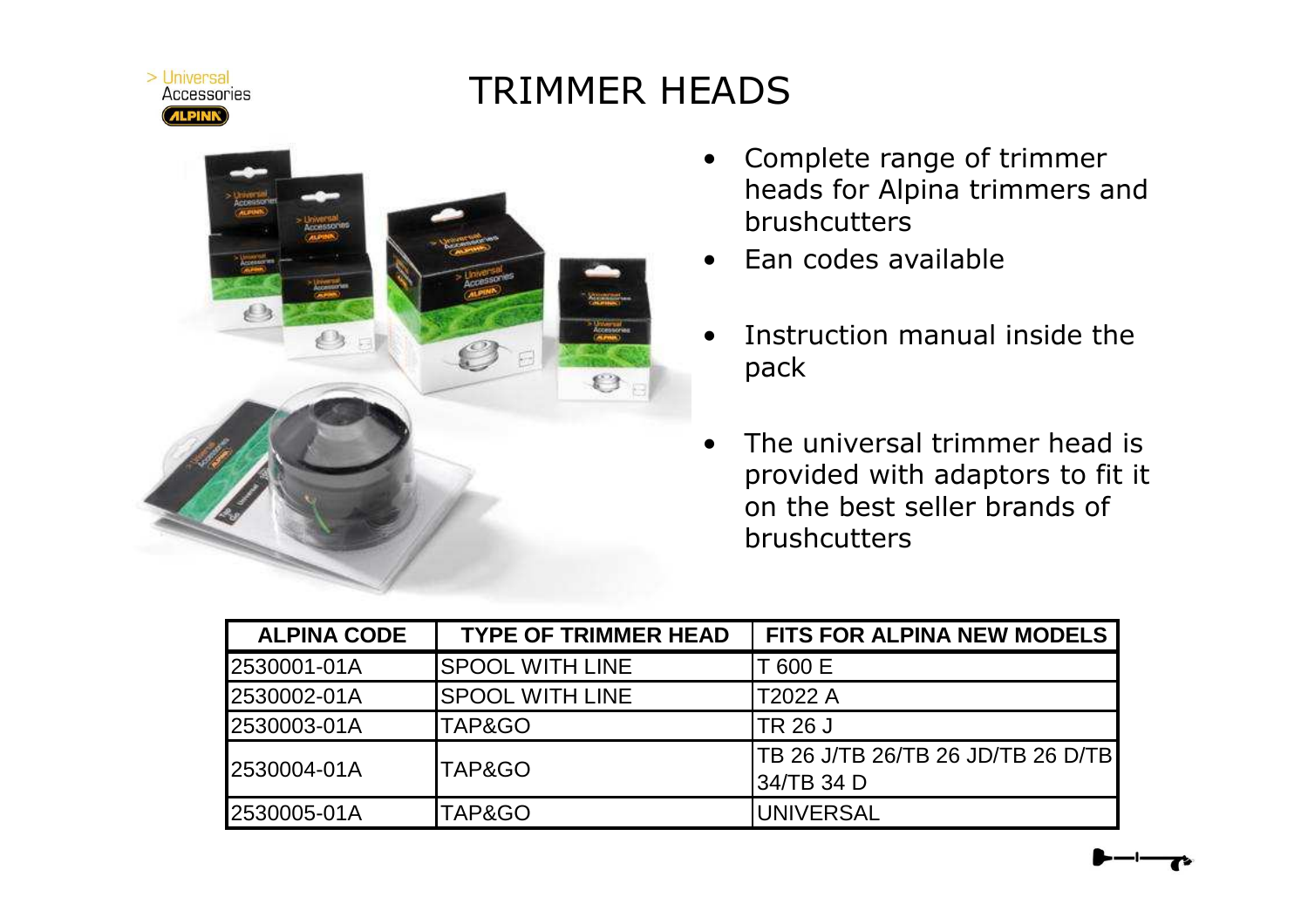

# BLADES

- 2, 3, 4 Teeth blades
- $\bullet$  Fits for Alpina brushcutters and competitors
- • Specifically made for the cutting and shredding of dense grass, weeds and brambles
- •Ean codes available

| <b>ALPINA CODE</b> | <b>NR OF</b><br><b>TEETH</b> | <b>THICKNESS</b><br>(mm) | (mm) | <b>DIAMETER FITS FOR ALPINA</b><br><b>NEW MODELS</b> |
|--------------------|------------------------------|--------------------------|------|------------------------------------------------------|
| 2520202-01A        | $\overline{2}$               | 1,5                      | 300  |                                                      |
|                    |                              |                          |      | TB 26 J/TB 26/TB 26<br><b>JD/TB 26 D/TB 34/TB</b>    |
| 2520311-01A        | 3                            | 1,5                      | 255  | 34 D                                                 |
| 2520400-01A        |                              | 1.5                      | 255  |                                                      |

Complete fitting information in the leaflet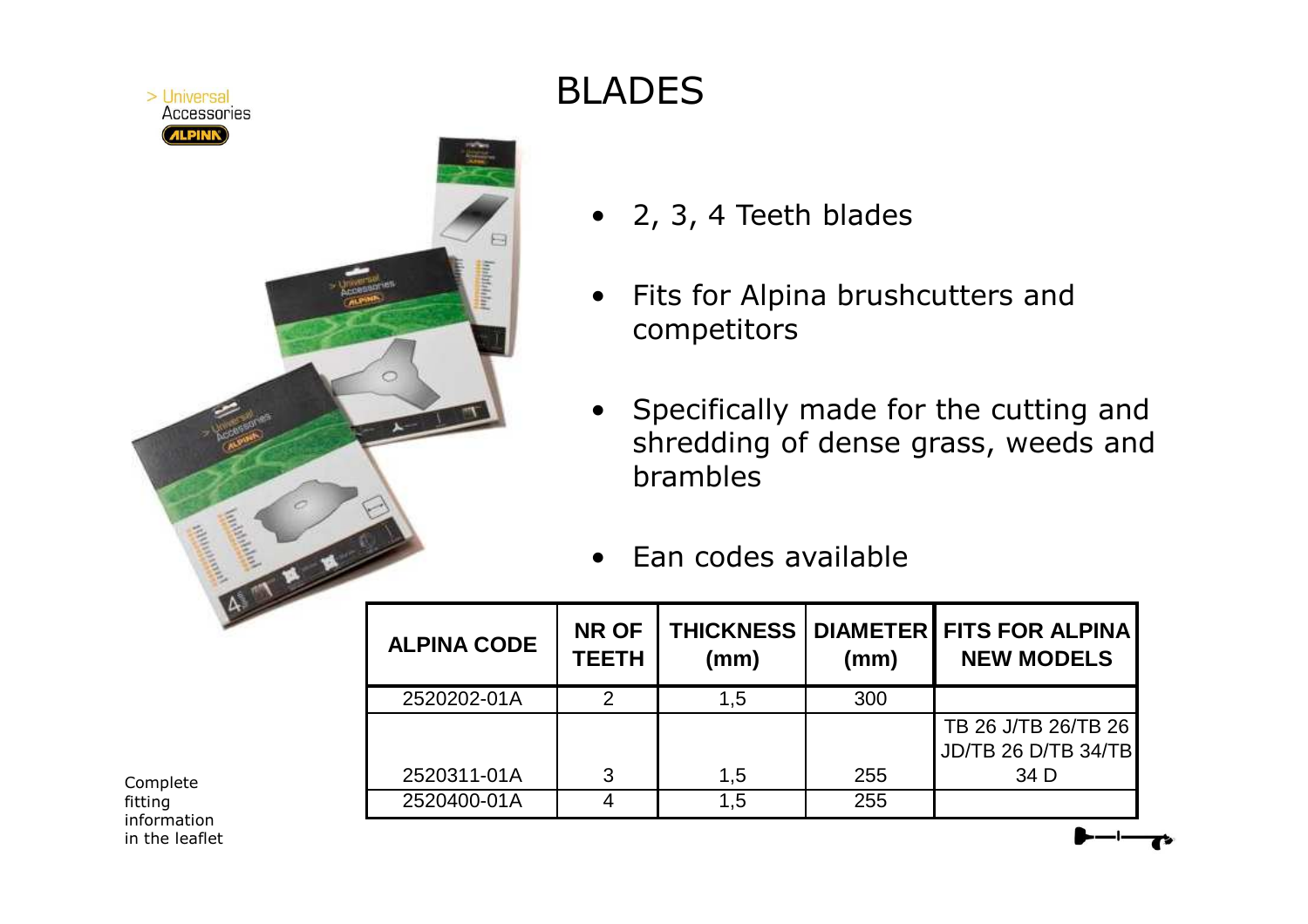





# BLADES AND BLADE HOLDERS

- • Complete range of blades and blade holders fits for Alpina walkbehinds
- $\bullet$  tested and approved by GGP R&D Dept
- • Fitting information provided on the pack
- •Ean codes available

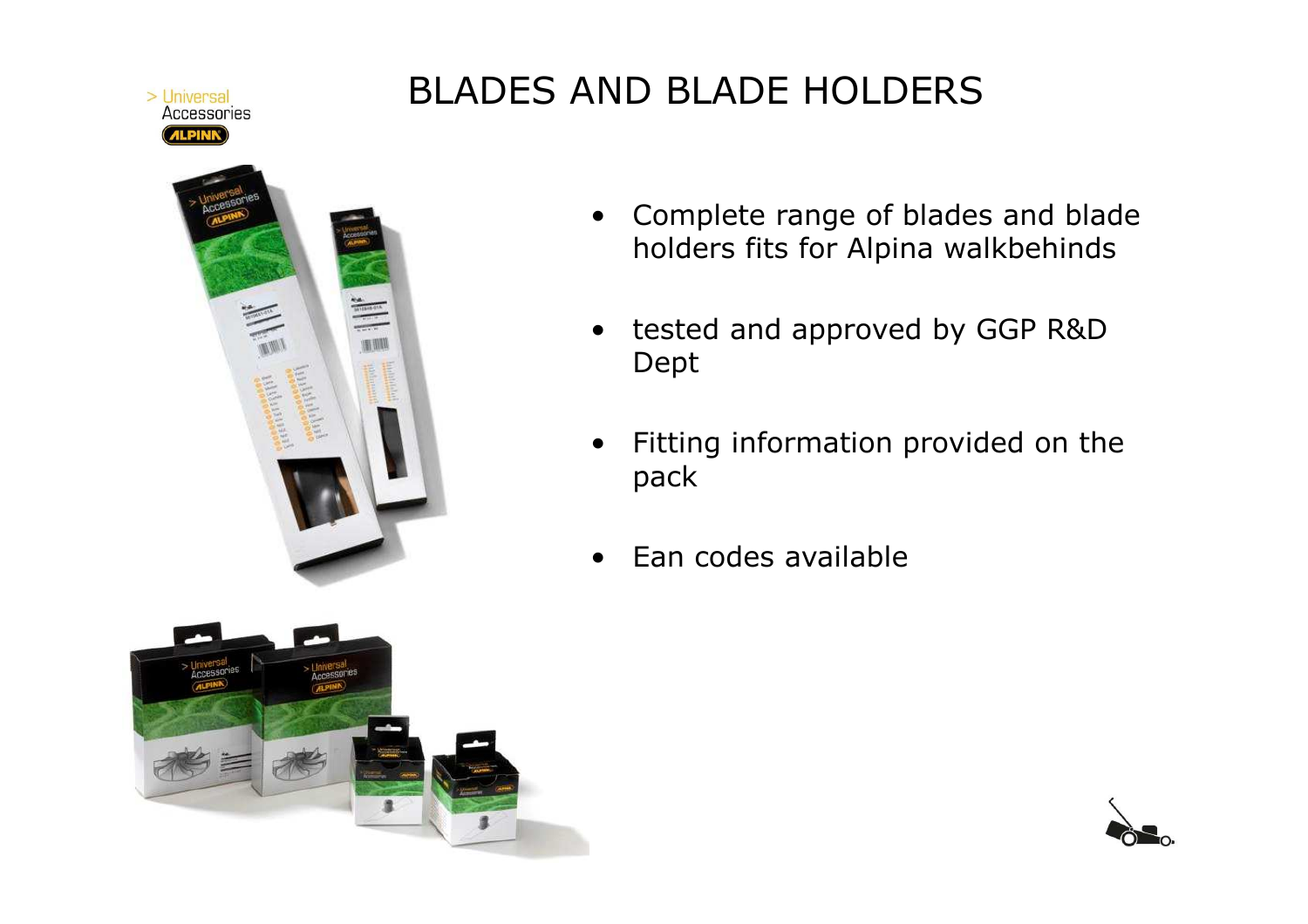



| <b>ALPINA CODE</b> | <b>LENGHT</b> | <b>FITS FOR ALPINA</b>      |
|--------------------|---------------|-----------------------------|
|                    | (cm)          | <b>NEW MODELS</b>           |
| 3610733-01A        | 33            | <b>BL 330 E</b>             |
| 3610134-01A        | 34            | <b>AL1 34 E</b>             |
| 3610037-01A        | 37            | <b>BL 370 E</b>             |
| 3610238-01A        | 38            | <b>AL1 38 E</b>             |
| 3610338-01A        | 38            | <b>AL1 38 Li</b>            |
| 3610441-01A        | 41            | <b>BL 410</b>               |
| 3610342-01A        | 42            | <b>AL1 42 E</b>             |
|                    |               | AL5 46 B/AL5 46             |
| 3610646-01A        | 46            | SBQ/AL5 46 SHQ              |
| 3610848-01A        | 48            | <b>BL 480 MB/BL 480 MSB</b> |
| 3610946-01A        | 46            | AL3 46 E/BL 460 B           |
| 3611048-01A        | 48            | <b>AL7 48 SB</b>            |
| 3611151-01A        | 51            | AL5 51 S/AL7 51 SH          |
|                    |               | AL3 51 SBQ, AL3 51          |
| 3610651-01A        | 51            | <b>SHQ, BL 510 SB</b>       |
| 3610551-01A        | 51            | <b>AL7 51 SHC</b>           |

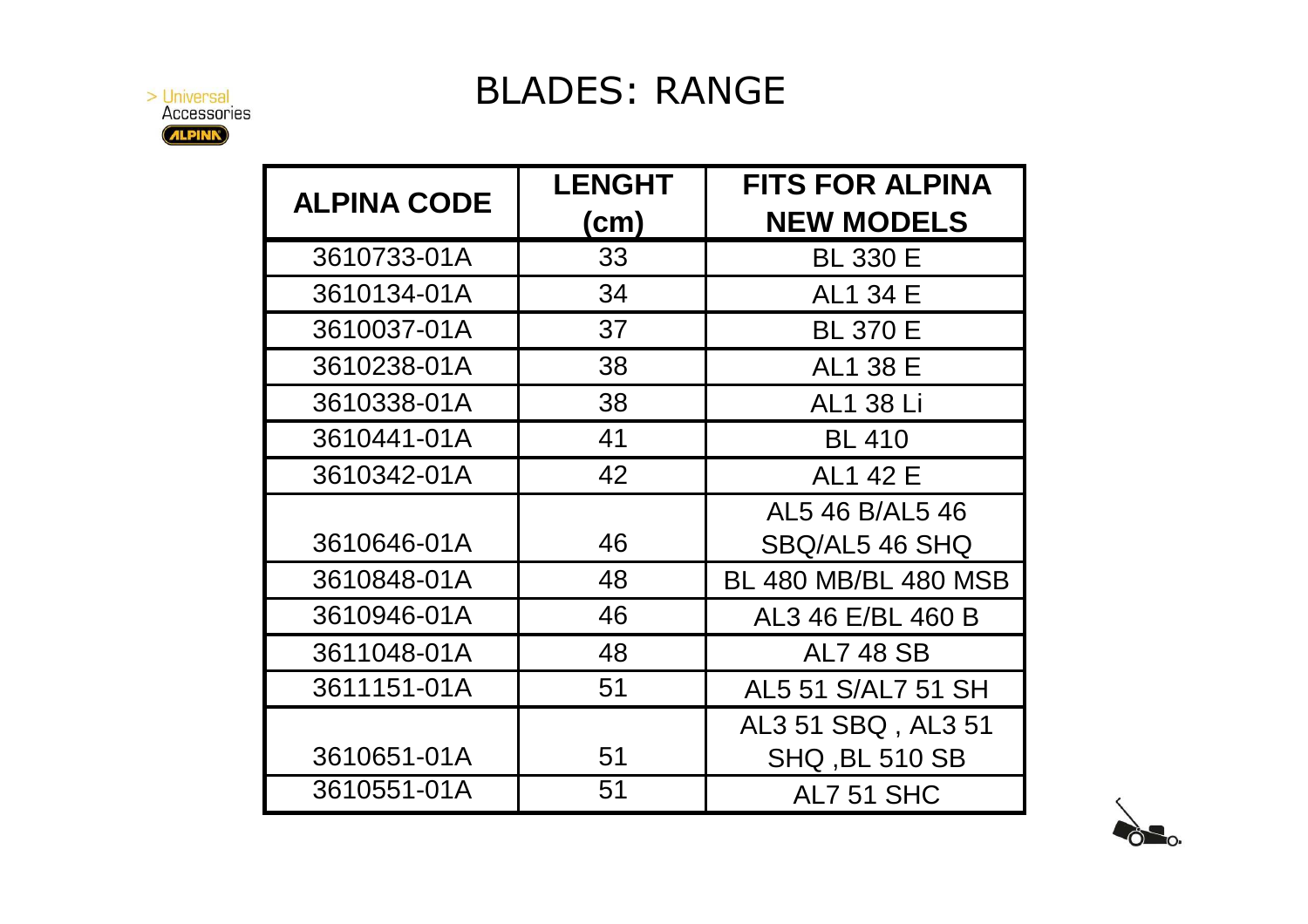

#### BLADE HOLDERS: RANGE

| <b>ALPINA CODE</b> | <b>FITS FOR ALPINA NEW</b><br><b>MODELS</b>                                  |
|--------------------|------------------------------------------------------------------------------|
| 3620000-01A        | AL3 46, AL5 46, BL 410, BL<br>460, BL 480                                    |
| 3620001-01A        | AL3 46, AL3 51, AL5 46,<br>AL5 51, AL7 48, AL7 51, BL<br>410, BL 460, BL 480 |
| 3620002-01A        | AL3 46, AL3 51, AL5 46,<br>AL5 51, AL7 48, AL7 51                            |
| 3620003-01A        | AL3 46                                                                       |
| 3620004-01A        | AL <sub>1</sub>                                                              |
| 3610005-01A        | <b>AL1 38 Li</b>                                                             |

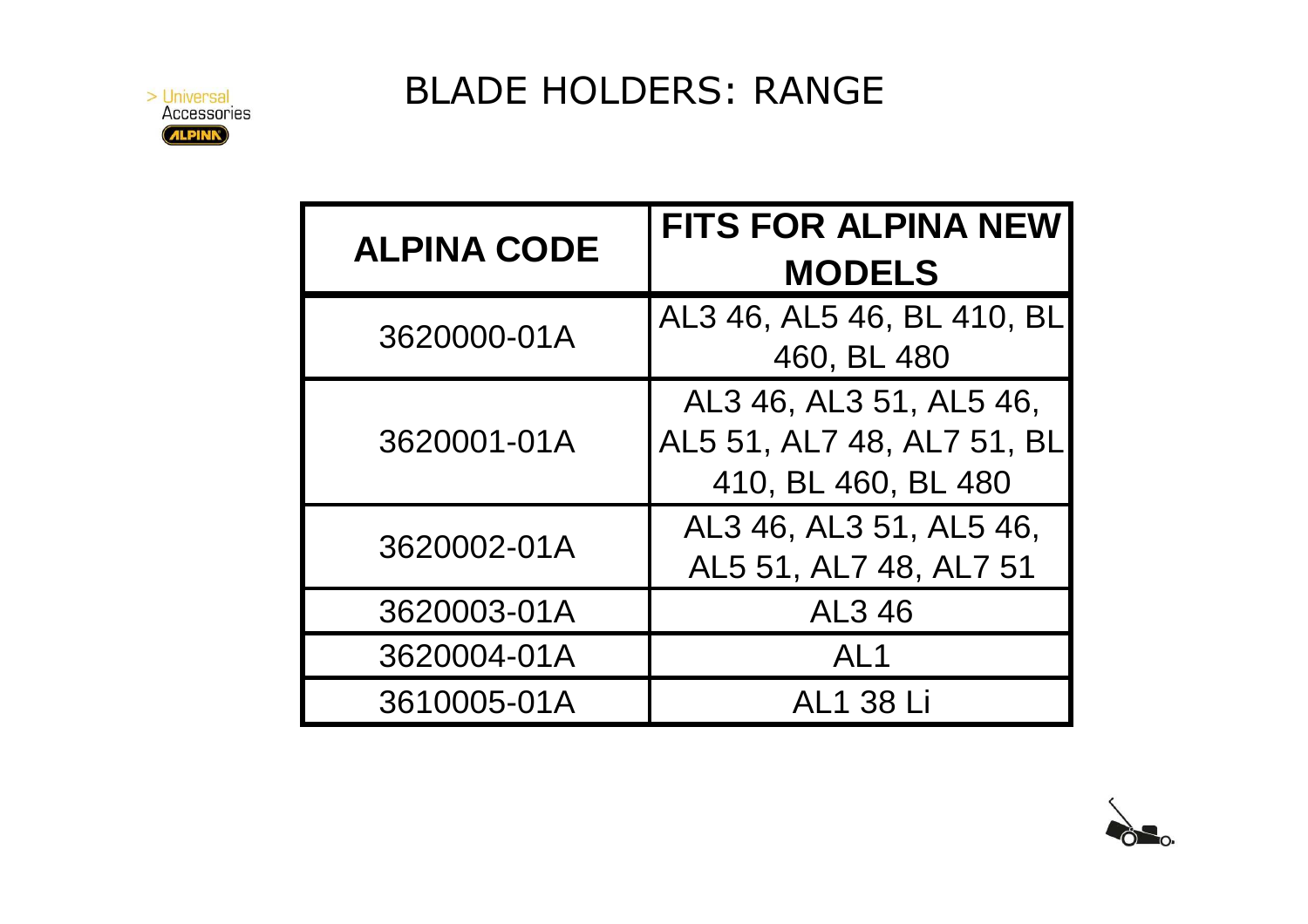



# BELTS

- •Made for Alpina walkbehinds
- • Tested and approved by GGP R&D Dept
- $\bullet$  Developed following measurements and tolerances which let the belt itself to adapt perfectly on Alpina machine
- •Ean codes available

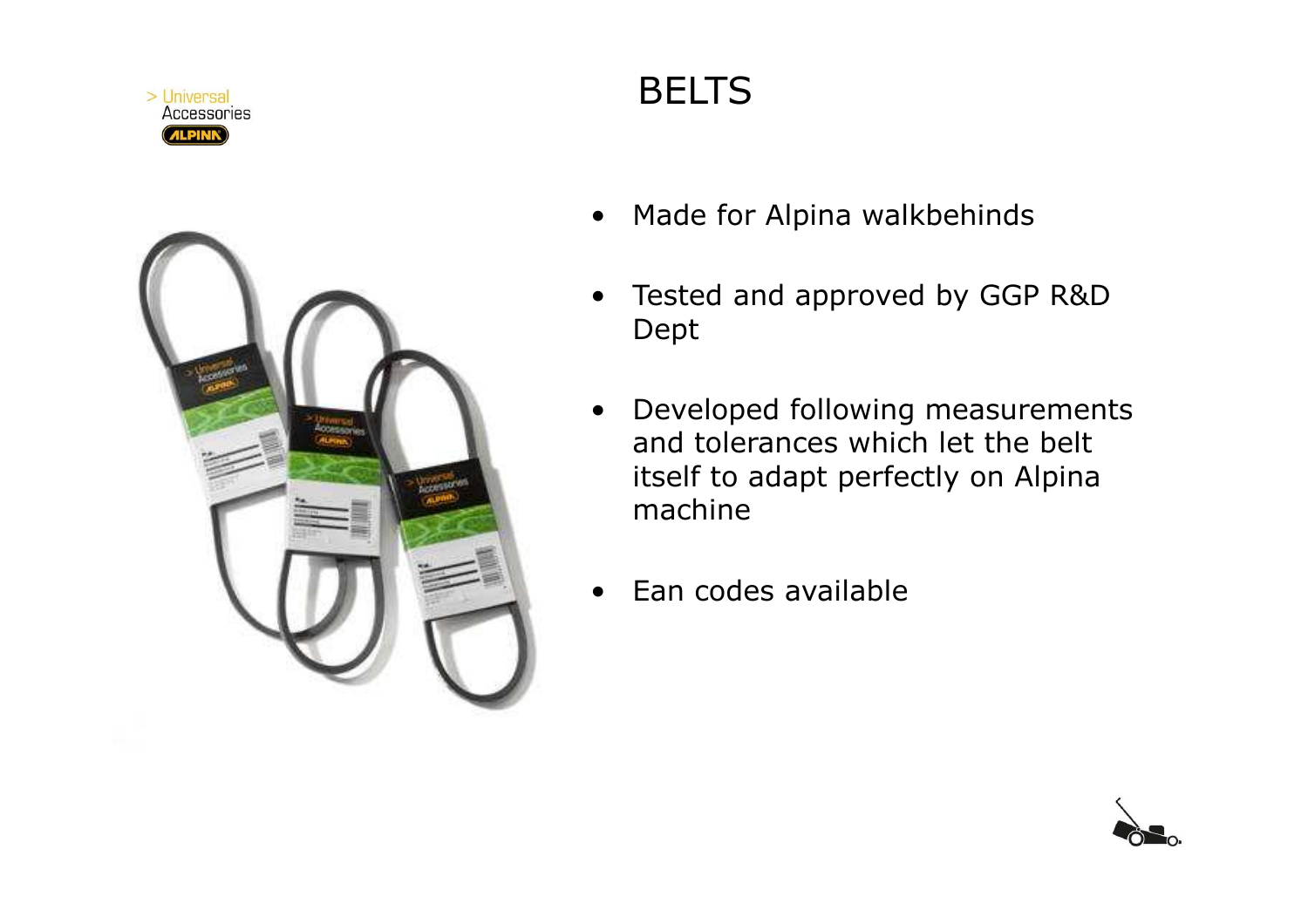

# WALKBEHIND BELTS: RANGE

| <b>ALPINA CODE</b> | <b>FITS FOR ALPINA NEW MODELS</b>            |
|--------------------|----------------------------------------------|
| 3630000-01A        | AL3 51 SBQ, AL3 51 SHQ, BL 510 SB            |
| 3630001-01A        | AL3 46 SE, AND OTHER                         |
| 3630002-01A        | AL5 51 SBQ, AL5 51 SHQ, BL 480<br><b>MSB</b> |
| 3630003-01A        | <b>AL5 51 VHQ</b>                            |
| 3630004-01A        | <b>AL7 48 SB</b>                             |
| 3630005-01A        | AL7 51 SB, AL7 51 SH, AL7 51 SHC             |

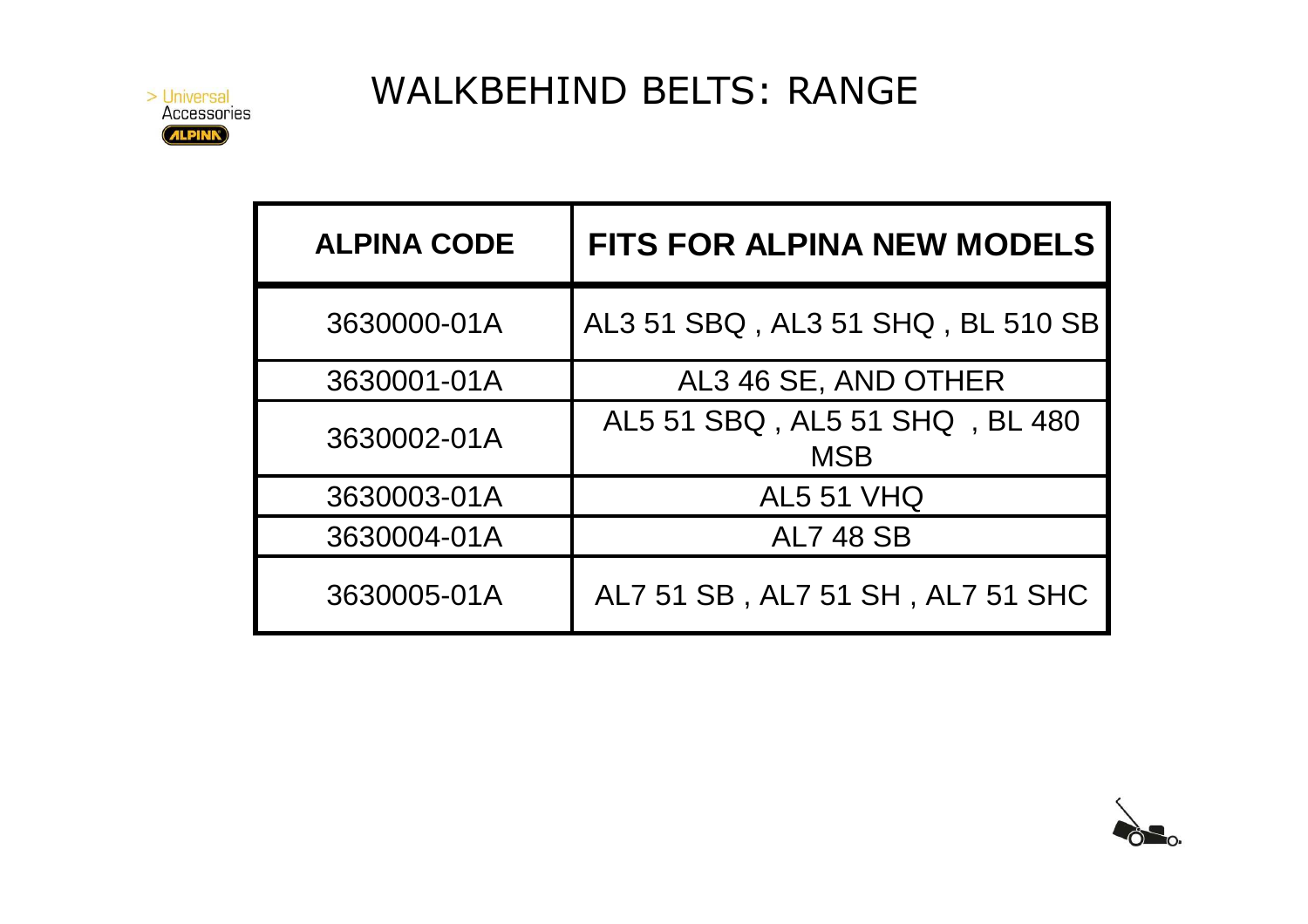

# BATTERY CHARGER

- Tested and approved by GGP R&D<br>Dent for Alnina tractors Dept for Alpina tractors
- • Specifically developed to maintain the battery always in its best conditions, above all for tractors' which remain inactive for long period

| <b>ALPINA CODE</b> | <b>FITS FOR ALPINA NEW MODELS</b> |  |
|--------------------|-----------------------------------|--|
| 4710000-01A        | <b>IRIDER 63</b>                  |  |
| I4710001-01A       | <b>IALL OTHER TRACTORS</b>        |  |

Complete fitting information in the leaflet

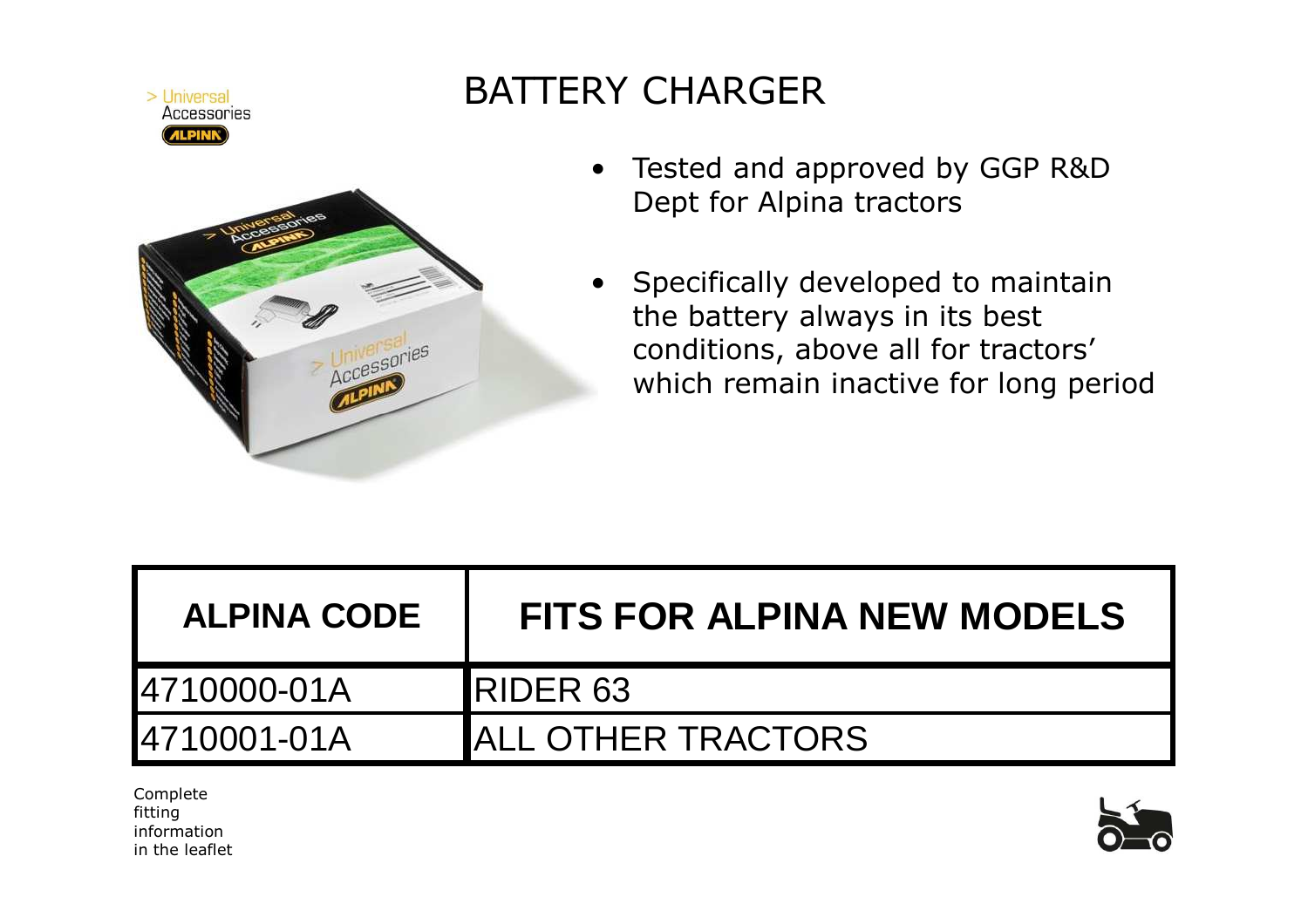



- OILS
- $\bullet$  Complete range of oils for 2 stroke, 4 stroke engines and chainsaw chain
- • New bottles and new layout for a family look range
- • 25 languages descriptions and safety pictograms
- •EAN codes available

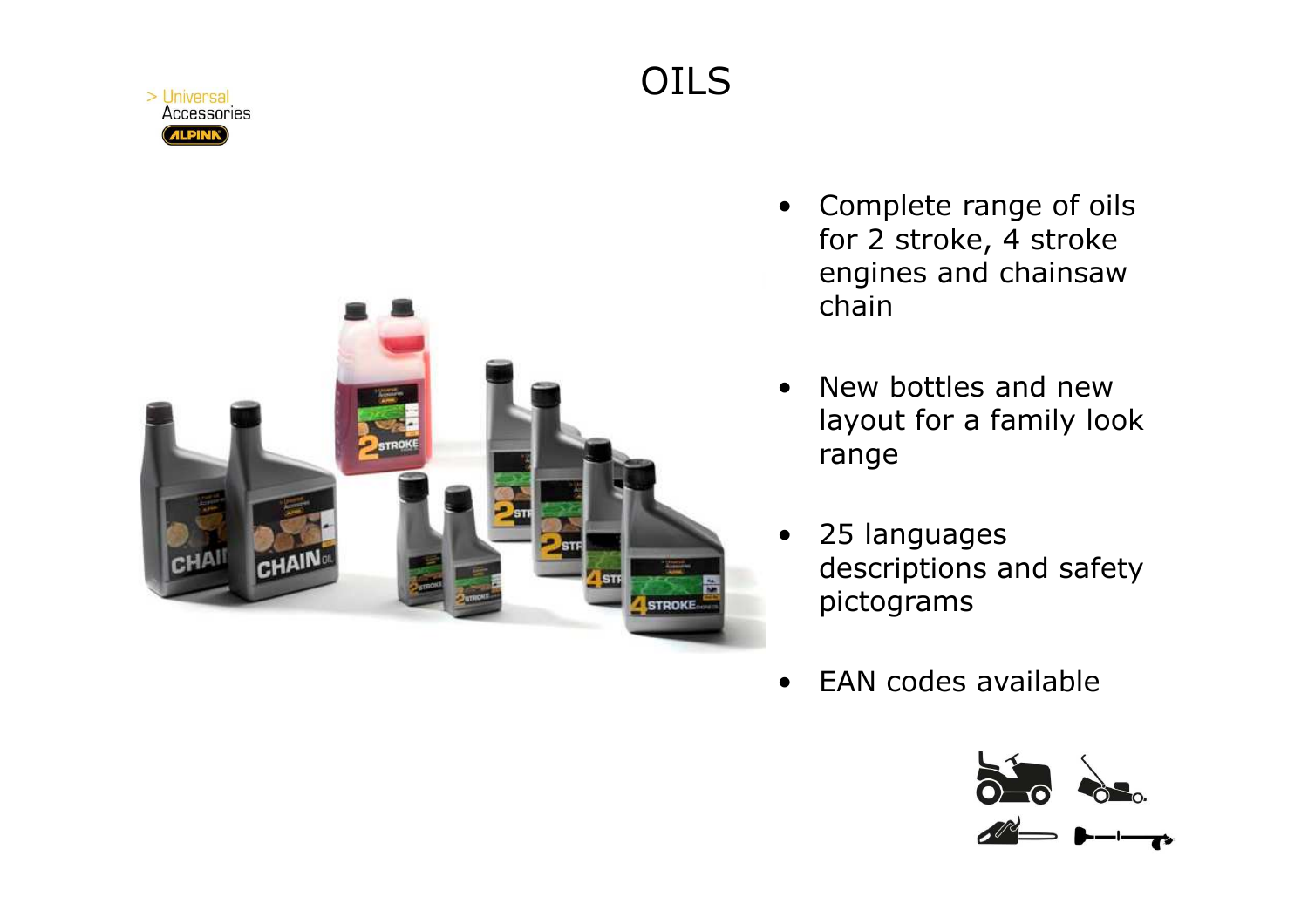

#### OILS: RANGE

| <b>ALPINA CODE</b> | <b>TYPE OF OIL</b> | <b>CAPACITY</b> |
|--------------------|--------------------|-----------------|
| 7810200-01A        | 2 STROKE           | <b>100 ML</b>   |
| 7810201-01A        | 2 STROKE           | 1 LT-DOZER      |
| 7810211-01A        | 2 STROKE           | 1 LT            |
| 7810403-01A        | SAE 30 4 STROKE    | 0,4LT           |
| 7810401-01A        | SAE 30 4 STROKE    | $0,6$ LT        |
| 7810402-01A        | SAE 30 4 STROKE    | 1,4LT           |
| 7810001-01A        | <b>CHAIN OIL</b>   | 1 I T           |

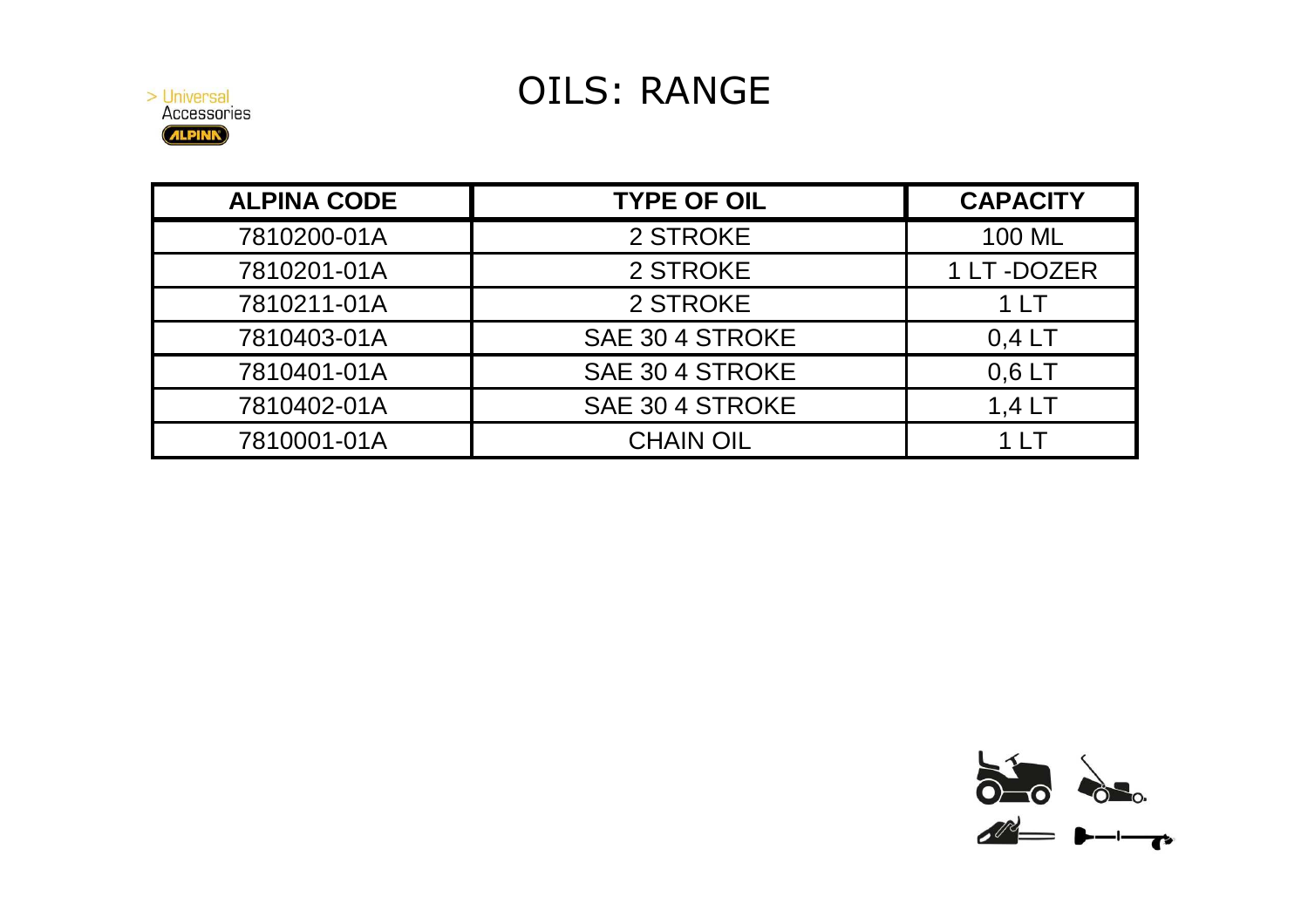

# SAFETY HELMET



- $\bullet$  Complete safety helmet to protect head, eyes and ears during forest and gardening activities
- $\bullet$ Yellow, visible cap made in ABS
- •Highly absorbent sweatband
- $\bullet$ Flexible comfort chinstrap
- $\bullet$ Ean code available

| <b>ALPINA CODE</b> | <b>DESCRIPTION</b> |  |
|--------------------|--------------------|--|
| 6910102-01A        | SAFFTY HFI MFT     |  |

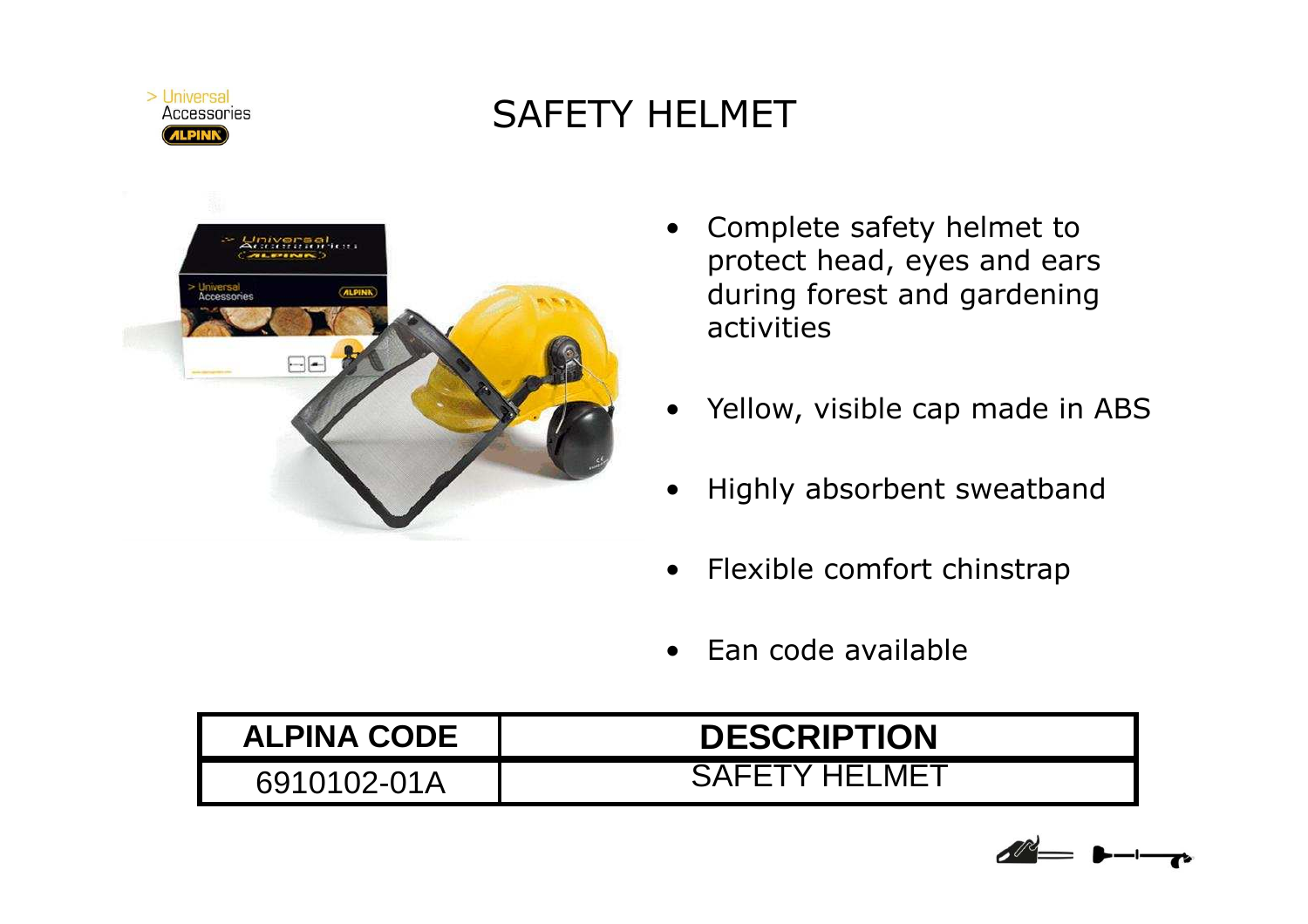

# SAFETY GLASSES





- Specifically made to be used<br>contractivities during outdoor activities
- Tested and certified to provide<br>adequate protection in high risk adequate protection in high risk situation
- Lenses anti fog treated
- Ean code available

| <b>ALPINA CODE</b> | <b>DESCRIPTION</b>                |
|--------------------|-----------------------------------|
| 6910103-01A        | SAFETY GLASSES TRANSPARENT        |
| 6910104-01A        | <b>SAFETY GLASSES BLACK/WHITE</b> |

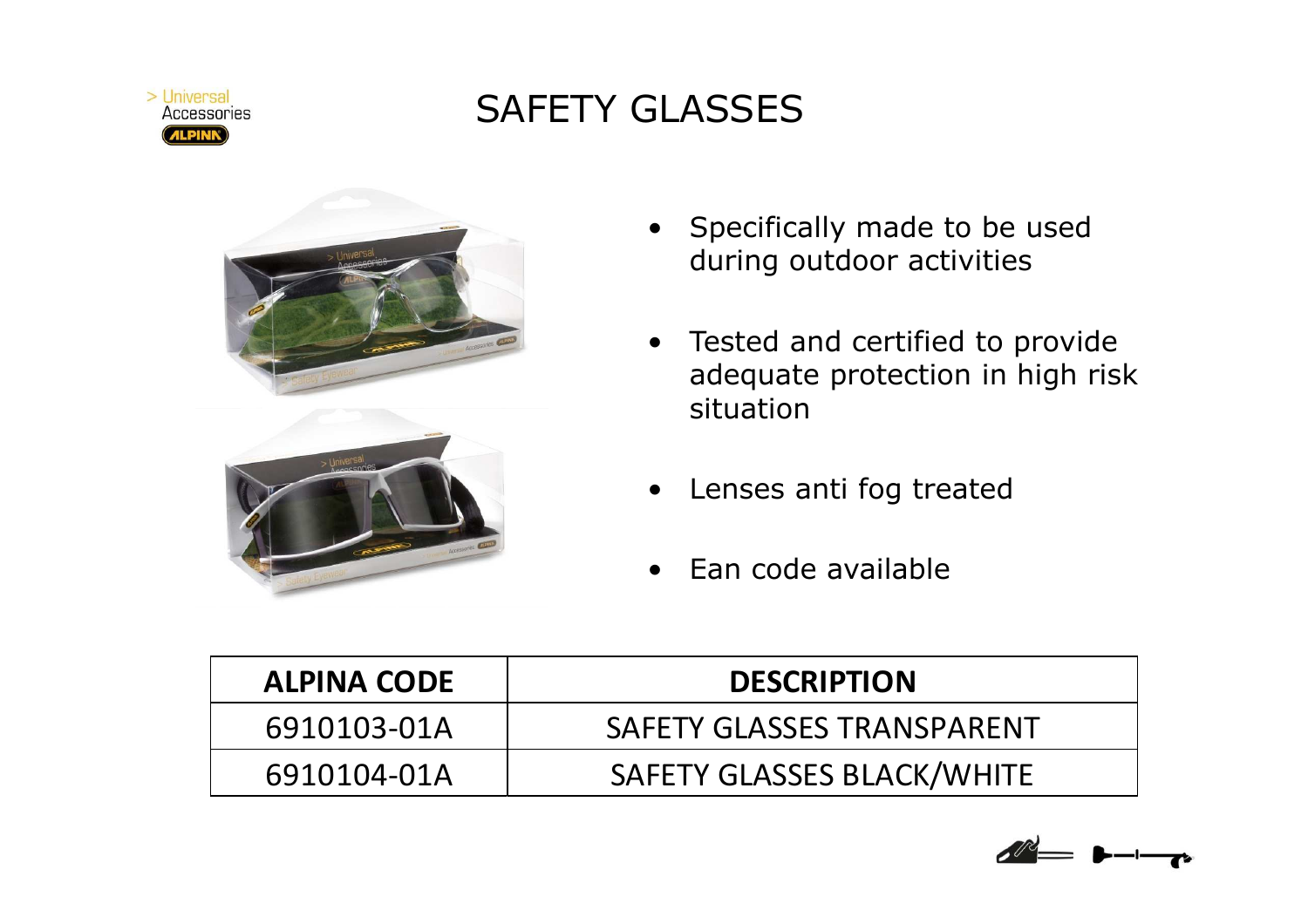

# P.O.S. MATERIALS: TOTEM

- $\bullet$ Totem to be shown in the point of sale
- $\bullet$  It contains the explantions of all the icons that are on the packs
- $\bullet$ Made in washable material (forex)
- $\bullet$ Measures 30 x 100 cm
- $\bullet$ Available in italian and english
- $\bullet$ Other languages on request

| <b>ALPINA CODE</b> | <b>DESCRIPTION</b>            |
|--------------------|-------------------------------|
| 8930000-01A        | TOTEM ALPINA (ITALIAN)        |
| 8930001-01A        | <b>TOTEM ALPINA (ENGLISH)</b> |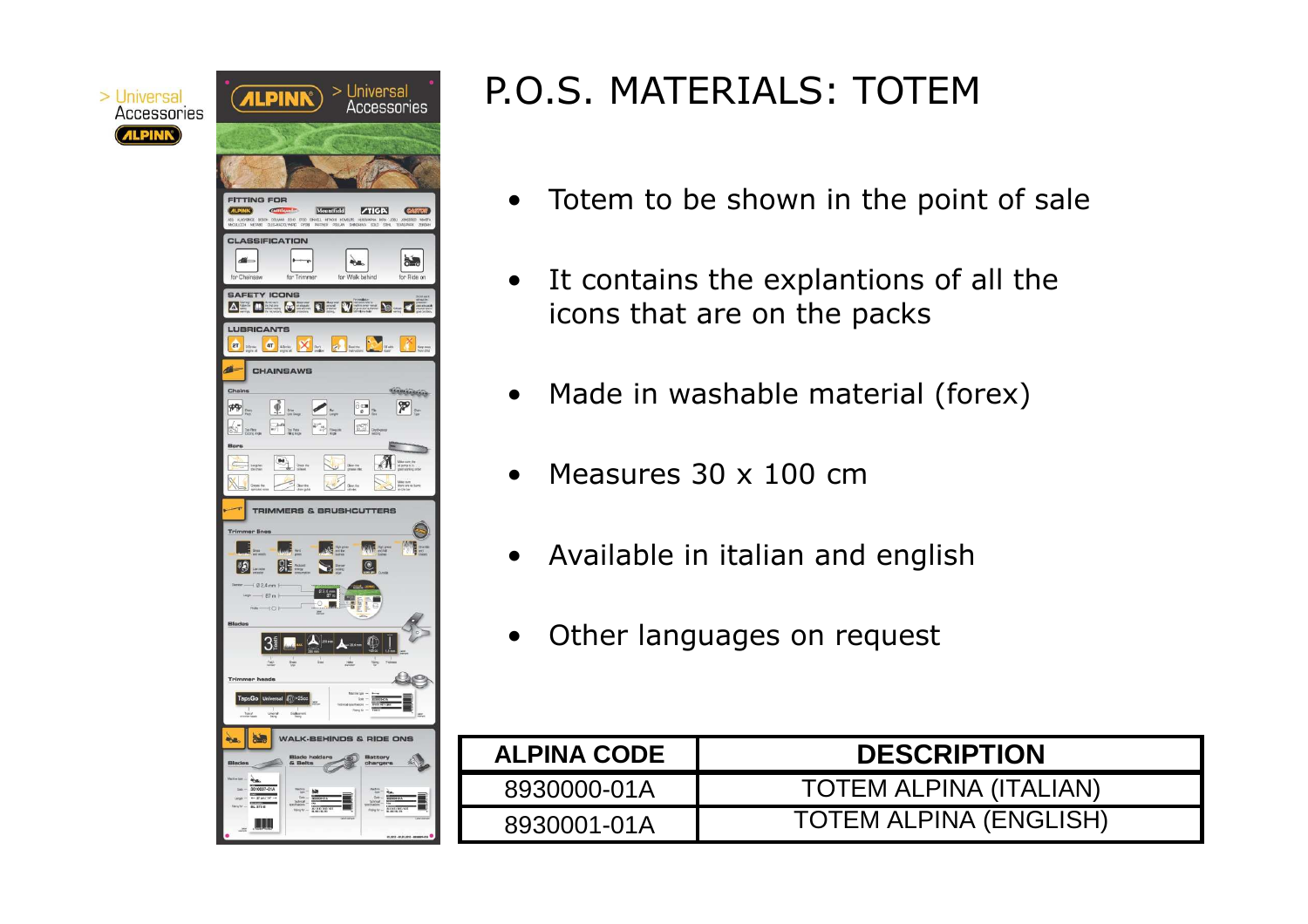

| <b>ALPINN</b>                     | > Universal<br>Accessories   |
|-----------------------------------|------------------------------|
|                                   |                              |
| Accessories<br><b>AVOBS FOZED</b> | 1/2012 - 01.01.2012          |
| Accessores                        | 1/2012 - \$1,012012<br>ZTIGN |

# P.O.S. MATERIALS: CROSS REFERENCE LIST

- Cross reference list to hang up on the display display
- It contains all the fitting informations<br>for all the accessories for all the accessories
- Made in plasticizied paper
- 28 languages, one code only
- $\bullet$ measures: 21x36 cm

| <b>ALPINA CODE</b> | <b>DESCRIPTION</b>          |
|--------------------|-----------------------------|
| 8920000-01A        | ALPINA CROSS REFERENCE LIST |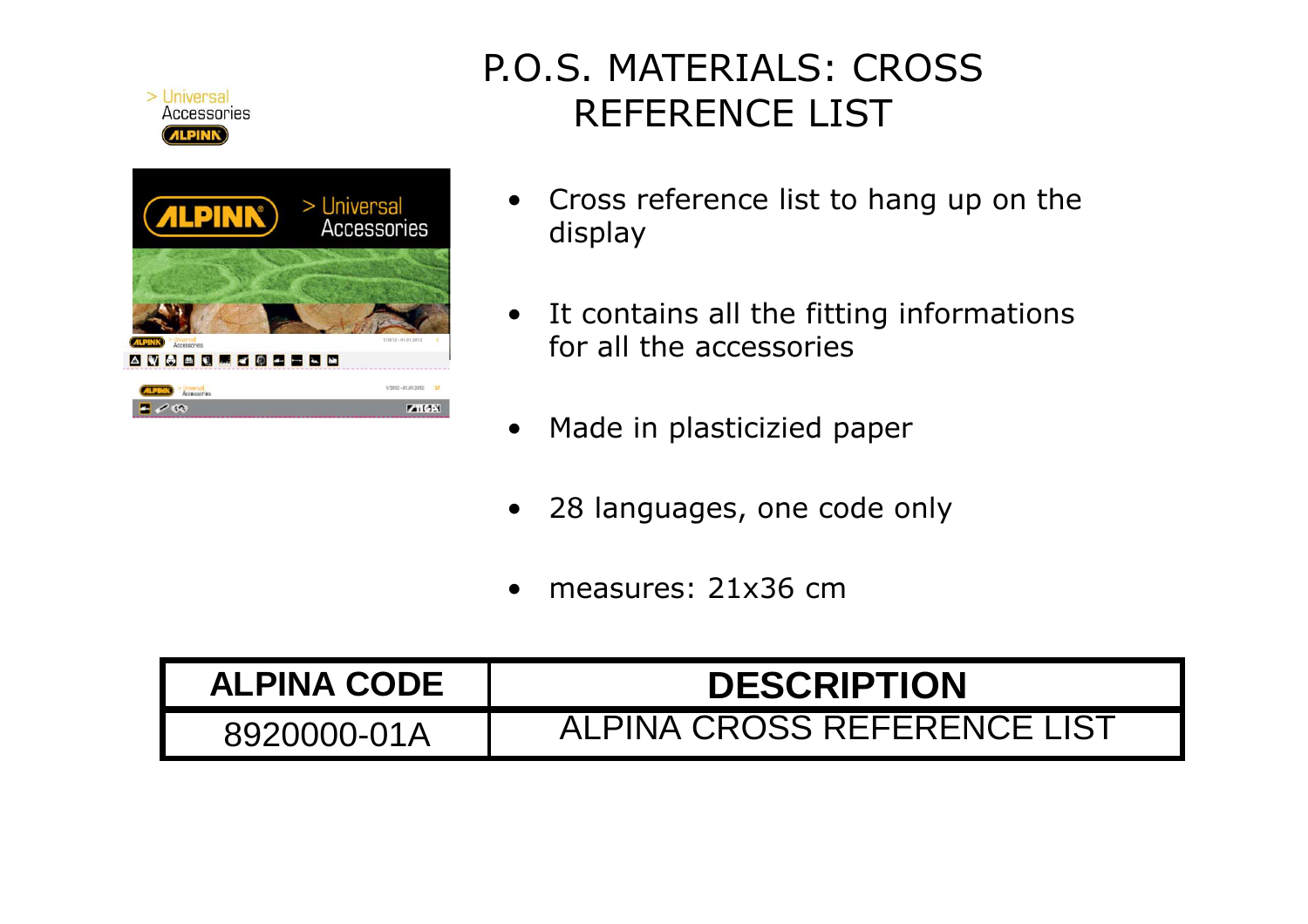

# COMPLETE RANGE